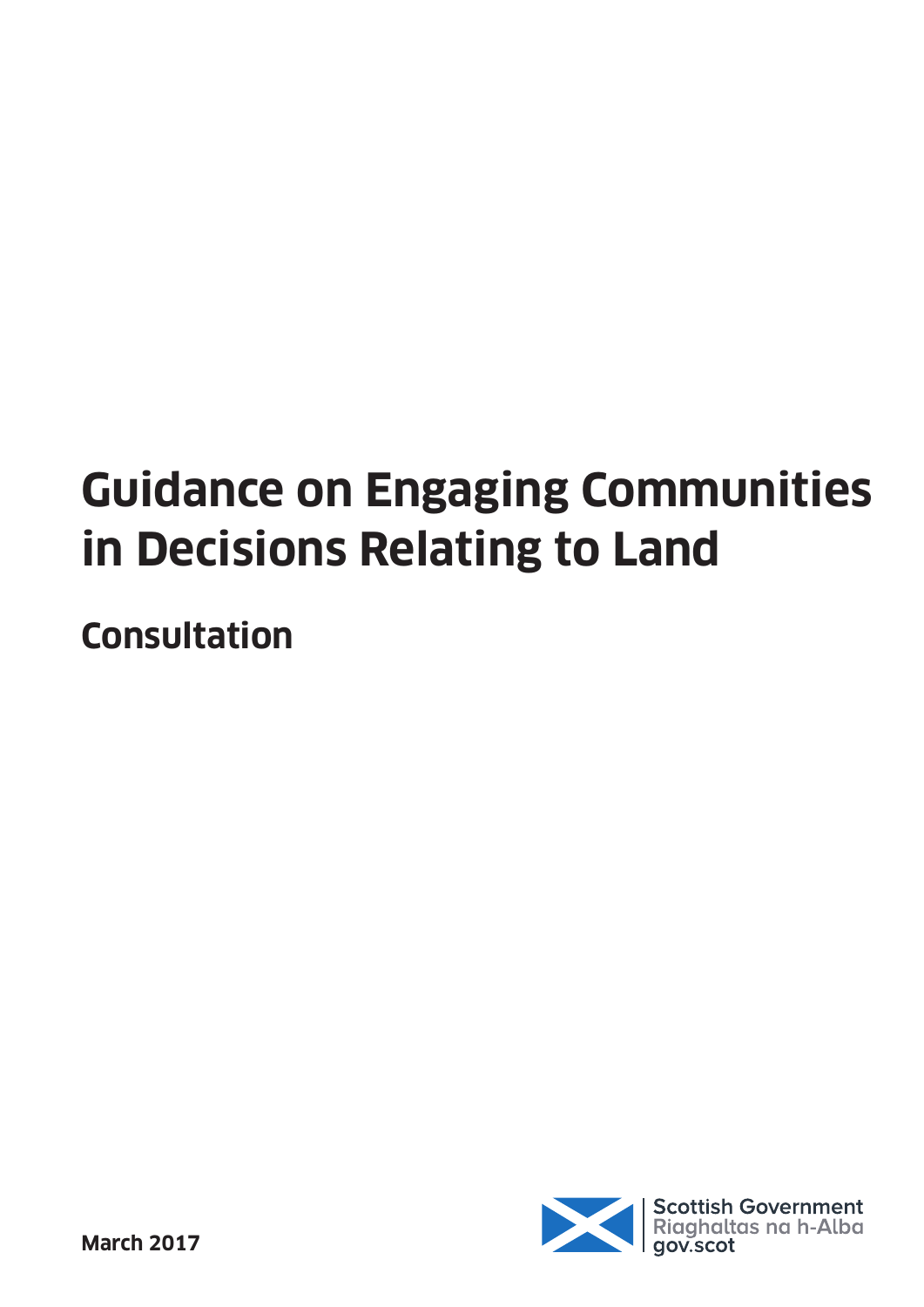## **Contents**

| Relationship with Part 5 of the Land Reform (Scotland) Act 2016  5  |  |
|---------------------------------------------------------------------|--|
|                                                                     |  |
|                                                                     |  |
|                                                                     |  |
|                                                                     |  |
| Relationship with the National Standards for Community Engagement 8 |  |
|                                                                     |  |
|                                                                     |  |
|                                                                     |  |
|                                                                     |  |
|                                                                     |  |
|                                                                     |  |
|                                                                     |  |
|                                                                     |  |
|                                                                     |  |
|                                                                     |  |
|                                                                     |  |
|                                                                     |  |
|                                                                     |  |
|                                                                     |  |
|                                                                     |  |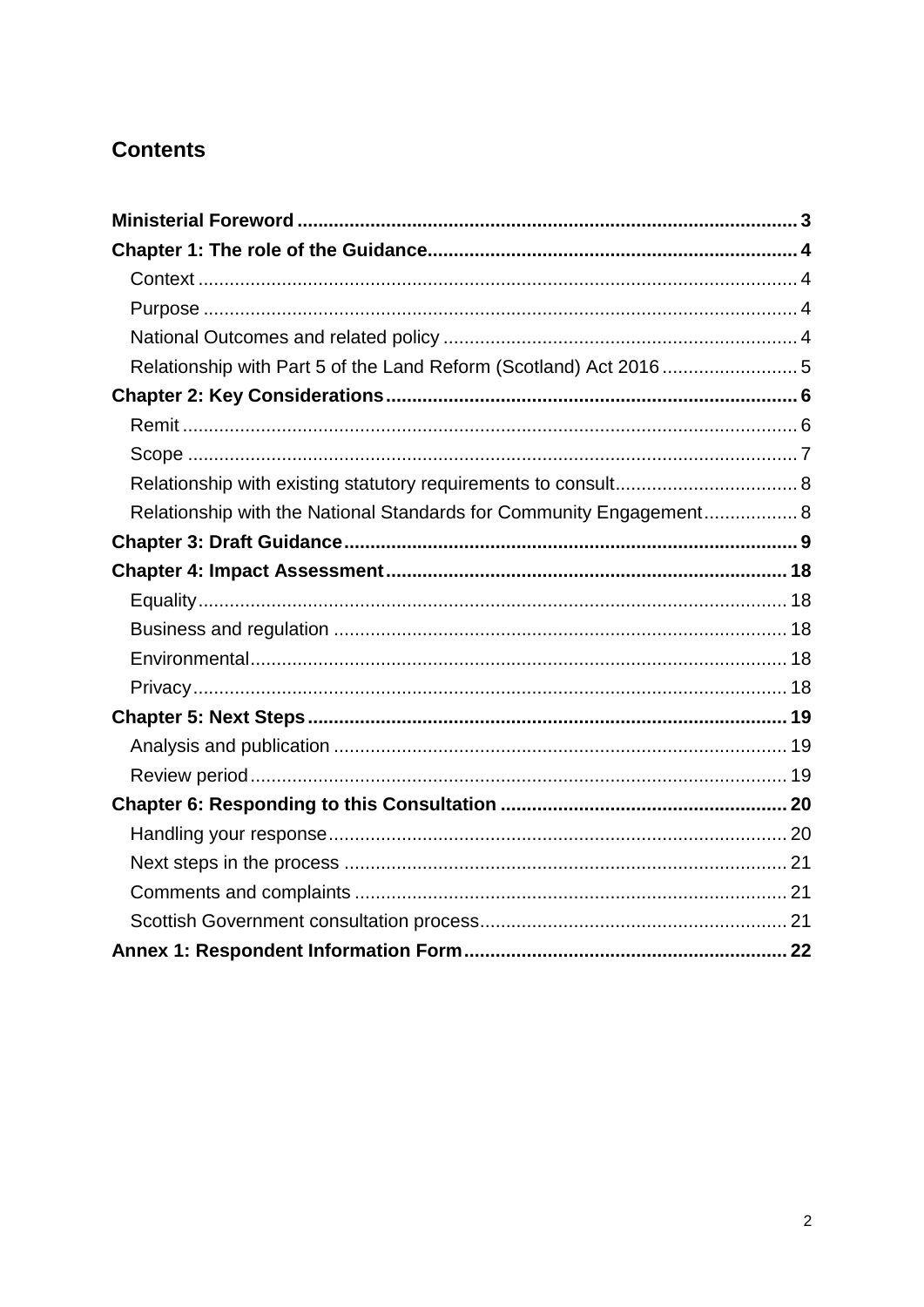## <span id="page-2-0"></span>**Ministerial Foreword**

Land is one of Scotland's most fundamental and prized assets. Our land is linked to ideas of well-being, social justice, opportunity and identity, and is key to the success and development of Scotland's people and communities alike.

Decisions relating to land can help deliver social, economic and environmental opportunities, but such decisions can also impact on local community aspirations for sustainable development. Positive engagement between those with control over land and communities supports the Scottish Government's ambition for inclusive growth, which we define as the mutually supportive pillars of competitiveness and tackling inequality.

The idea of engagement is not new. Public bodies, including the Scottish Government and local authorities, already consult or engage the public about many decisions they make, and in certain circumstances the Scottish planning system requires developers to engage with communities in the vicinity of their proposed developments. Alongside this, I welcome the fact that, in many cases, land owners and land managers are engaging local people, and working with local communities for their mutual benefit. I want to see more of this collaboration. I believe that the practical Guidance, once finalised following this consultation, will be a success if it promotes fairness about decision-making relating to land, and helps to establish positive engagement as the norm.

The Scottish Government has worked with stakeholders across the private, community, third and public sectors to produce the draft Guidance. When published, it will be relevant to all types of land owner and land manager and we are now seeking further views on the content of this draft. Its success will require collective buy-in and promotion of the importance of effective engagement. Therefore, I invite all those who have a view on engaging communities in decisions about land to contribute to the further development of the Guidance by responding to this consultation.

I am passionate about land reform, and about promoting community engagement in decisions relating to land. Getting this Guidance right requires your input, and I hope that everyone with an interest will respond.



Range

Roseanna Cunningham, MSP Cabinet Secretary for Environment, Climate Change and Land Reform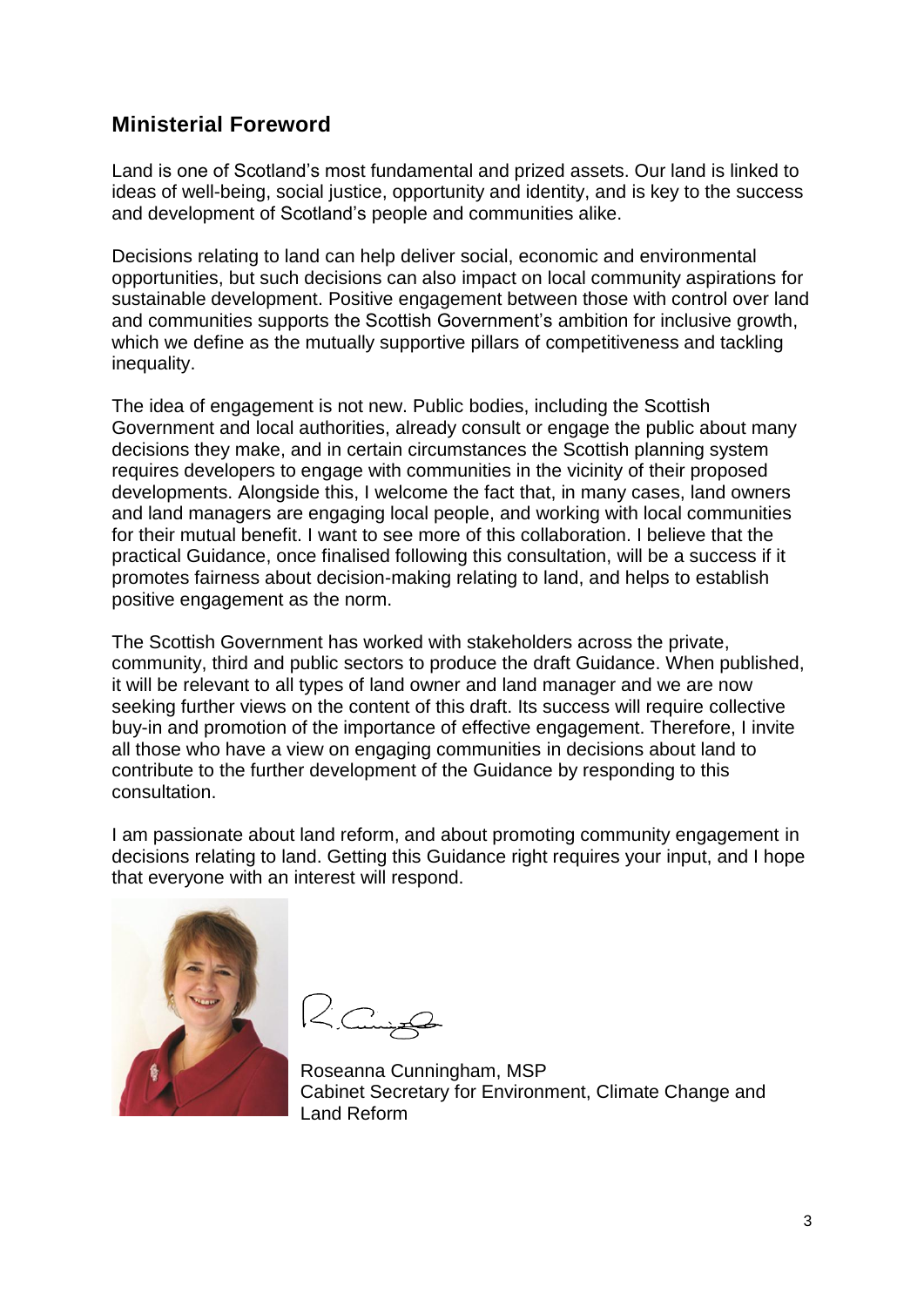## <span id="page-3-0"></span>**Chapter 1: The role of the Guidance**

## <span id="page-3-1"></span>**Context**

1. Under Part 4 of the Land Reform (Scotland) Act 2016<sup>1</sup> ("the Act"), Scottish Ministers have a duty to issue "guidance about engaging communities in decisions relating to land which may affect communities" ("the Guidance").

2. In recent years, there has been a positive change in the tone and emphasis of the debate around land reform. Land owners and land managers are benefiting from the considerable, and mutual, advantages of engaging local communities in decisions relating to land. Many land owners and land managers have supported their local communities by allowing the sale, lease or use of land for a range of purposes including housing, allotments, cycle paths, renewable energy generation, and buildings for community business or recreational spaces.

3. The Scottish Government welcomes all examples of successful community engagement. We wish to encourage further dialogue and engagement between land owners and managers, and those who are affected by the decisions taken on land management and use.

## <span id="page-3-2"></span>**Purpose**

4. The purpose of the Guidance is to encourage land owners and land managers to develop co-operative and positive working relationships with local communities. The aim is to support good working practices that can lead to mutually beneficial solutions to land-related problems and better local outcomes for economic, environmental, social or cultural issues. The Guidance will not replace or duplicate statutory requirements for community consultation and engagement where these exist.

## <span id="page-3-3"></span>**National Outcomes and related policy**

5. The Scottish Government's Purpose is: "To focus government and public services on creating a more successful country, with opportunities for all of Scotland to flourish, through increasing sustainable economic growth."<sup>2</sup> This is supported by 16 National Outcomes that provide a high-level overarching policy framework for what the Scottish Government wants to achieve and the kind of Scotland we want to see.

6. The Guidance responds to 7 of the Scottish Government's National Outcomes:

- We live in a Scotland that is the most attractive place for doing business in Europe.
- We have tackled the significant inequalities in Scottish society.

<sup>1</sup> 1 <http://www.legislation.gov.uk/asp/2016/18>

<sup>&</sup>lt;sup>2</sup> For more information see: [An introduction to Scotland's National Performance Framework \(NPF\),](http://www.gov.scot/Resource/0049/00495539.pdf) The Scottish Government, Mar. 2016.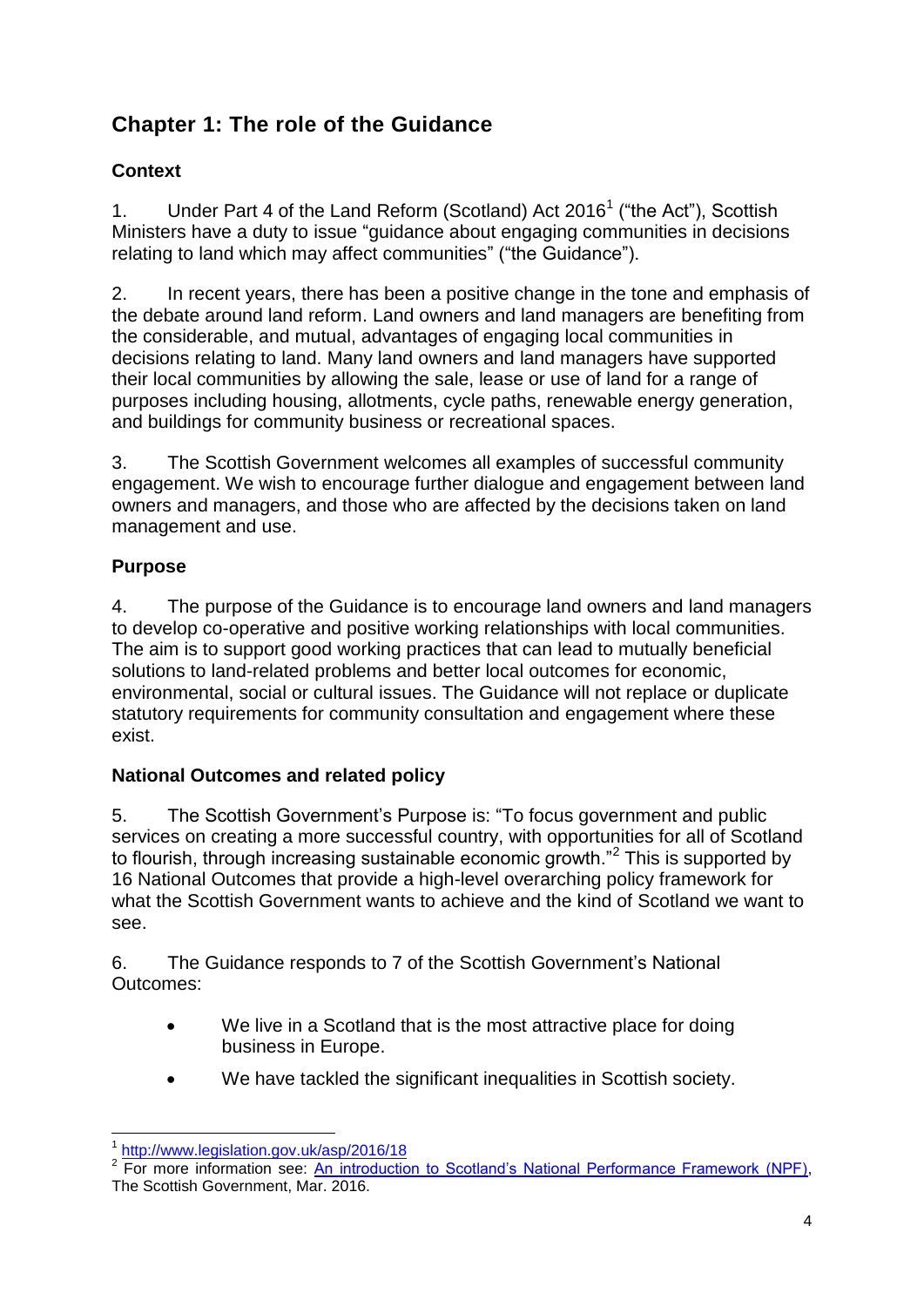- We live in well-designed sustainable places where we are able to access the amenities and services we need.
- We have strong, resilient and supportive communities where people take responsibility for their own actions and how they affect others.
- We value and enjoy our built and natural environment and protect and enhance it for future generations.
- We reduce the local and global environmental impact of our consumption and production.
- Our public services are high quality, continually improving, efficient and responsive to local people's needs.

7. The Guidance relates to a range of land-related policies, such as the Land Use Strategy<sup>3</sup> and the Land Rights and Responsibilities Statement<sup>4</sup>, aimed at addressing land-related issues, promoting fairer, more sustainable land use and management, and increasing community involvement in important decisions relating to land.

## <span id="page-4-0"></span>**Relationship with Part 5 of the Land Reform (Scotland) Act 2016**

8. Part 5 of the Land Reform (Scotland) Act 2016 ("Part 5") provides communities with a right to buy land to further sustainable development. Under the provisions, Scottish Ministers have the power to consent to the transfer of land to a community body, or a nominated third party, where certain conditions are met: including that the transfer is likely to deliver significant benefit to the community, and further sustainable development in relation to the land. Part 5 has not yet been commenced, meaning that these powers are not yet in force, however it is intended that they will become operational in 2018.

9. There is a link between the powers under Part 5 and the Guidance on engaging communities on decisions relating to land. Section 56(4) of the Act states: "In determining whether an application to buy land meets the sustainable development conditions […] the Scottish Ministers may take into account the extent to which, in relation to the relevant community, regard has been had to guidance issued under Section 44." This means that if a land owner has not shown regard to the Guidance, Scottish Ministers could consider this as part of the evidence provided by a community body to support an application for the right to buy land to further sustainable development. This would be the case for any land owner.

10. Lack of regard to the Guidance would not, in and of itself, be sufficient grounds for Scottish Ministers to approve a transfer of land, nor would it be a necessary condition for such a transfer. The Guidance should not be regarded as an overriding factor in determining the success of an application under the right to buy for the purposes of sustainable development.

 3 <http://www.gov.scot/Resource/0049/00497086.pdf>

<sup>&</sup>lt;sup>4</sup> At the time of publication of this consultation, the Land Rights and Responsibilities Statement had not yet been finalised. A separate consultation on the Statement closed on 10 March 2017, and can be viewed here:<http://www.gov.scot/Resource/0051/00511857.pdf>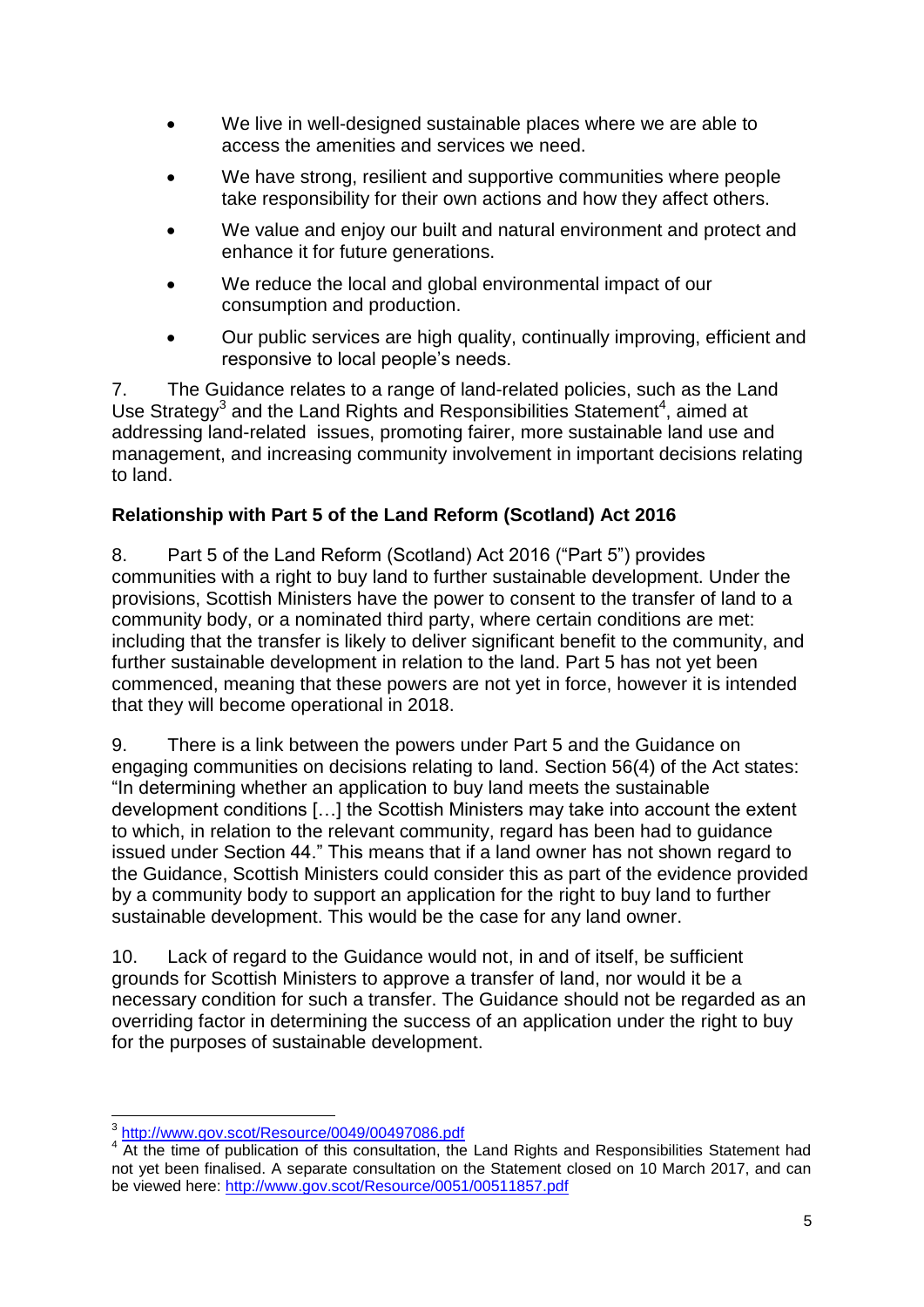## <span id="page-5-0"></span>**Chapter 2: Key Considerations**

## <span id="page-5-1"></span>**Remit**

11. Section 44(5) of the Act requires that the Guidance includes information about:

- a) the types of land and the types of decision in relation to which community engagement should be carried out.
- b) the circumstances in which persons with control over land should carry out community engagement.
- c) the ways in which community engagement should be carried out.

12. In terms of the relationship with Part 5 of the Land Reform (Scotland) Act 2016, the Guidance should contain sufficient certainty so that land owners and land managers can demonstrate that they are fulfilling the expectations of the Guidance, or so that communities can demonstrate that this is not the case.

13. There are further considerations laid out in the Act under Section 44(2), which Scottish Ministers must consider in preparing the Guidance. This consultation forms part of this process. The Act states that in preparing the Guidance the Scottish Ministers must have regard to the desirability of:

- a) promoting respect for and observance of human rights.<sup>5</sup>
- b) promoting respect for relevant internationally accepted principles and standards in relation to land.<sup>6</sup>
- c) encouraging equal opportunities.
- d) furthering the reduction of inequalities of outcome due to socio-economic disadvantage.
- e) furthering the achievement of sustainable development in relation to land.

14. The aim of the Guidance is to support good working practices that can lead to mutually beneficial solutions to land-related problems and better local outcomes for economic, environmental, social or cultural issues. We have taken the Section 44(2) considerations into account when developing this consultation, and these values underpin the aim of the Guidance. We will give further thought to these considerations in light of the responses to this consultation.

15. Community engagement can result in a diverse range of outcomes. The considerations of Section 44(2) will be addressed differently in each instance of engagement, depending on the specific context of the local situation and the decision being taken. The Guidance does not specify a particular method of consultation, although it includes links to some engagement tools that may be useful. We have also included a section called "Best practice principles for fair engagement" which sets out how engagement can be undertaken to maximise fair, effective and

 5 This includes the European Convention on Human Rights and the International Covenant on Economic, Social and Cultural Rights.

<sup>&</sup>lt;sup>6</sup> This includes the principles and standards of the Voluntary Guidelines on the Responsible Governance of Tenure of Land Fisheries and Forests in the context of National Food Security, issued by the Food and Agriculture Organisation of the United Nations.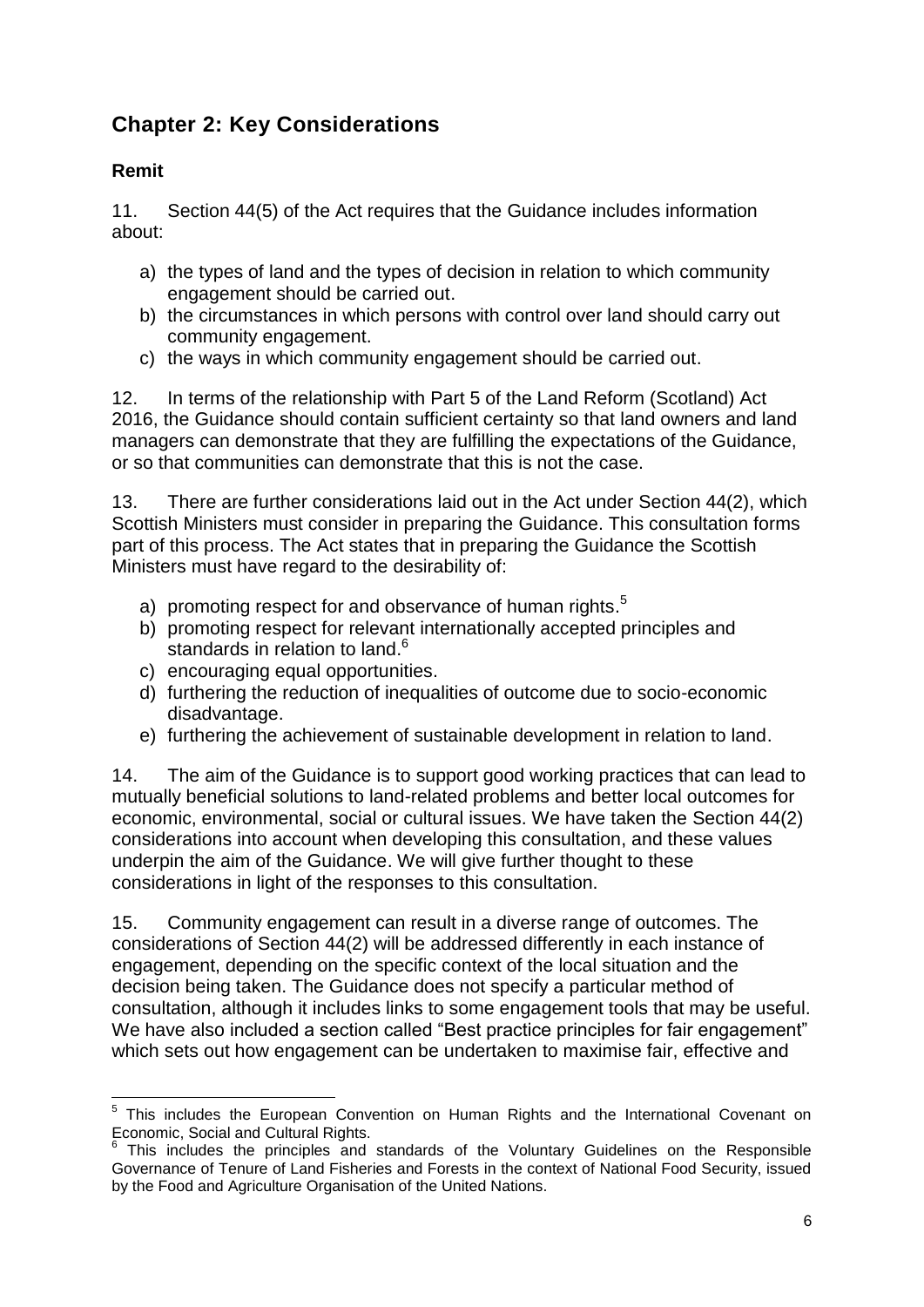genuine participation of individuals and groups to create a meaningful impact on the decision-making process.

**Question 1:** Does the draft Guidance (Chapter 3 of this consultation) respond appropriately to the considerations of Section 44(2) of the Act? Please explain your answer.

## <span id="page-6-0"></span>**Scope**

16. The Scottish Government considers that land owners and land managers should be proactive in seeking to engage with communities about decisions they are taking in relation to land. Engagement can enable communities to understand the constraints, in terms of markets, regulations and environment, under which land owners and managers operate. The aim is to find a mutually beneficial solution to the tension that sometimes can arise between these constraints and a community's wishes. If a community requests engagement and dialogue, then land owners and land managers should consider the benefits of responding positively to such a request.

17. As outlined in Chapter 3, the Scottish Government proposes that the Guidance should apply to all land in Scotland, including buildings and structures on the land, and watercourses. The Guidance is relevant to all land owners and managers taking decisions which could impact on a local community, including private, public or third sector organisations, or individuals. The Guidance should be considered in relation to decisions relating to land which could impact on a local community and its economic, environmental, social or cultural opportunities. The Guidance will apply when a decision is to be made on land use or land management, where this has the potential to significantly impact on a local community. This includes situations where the decision being taken is to continue with existing practices in relation to land, as this continuation may also have the potential to significantly impact on a local community.

18. This does not mean that all decisions relating to land will require engagement. The draft Guidance advocates a proportionate and reasonable approach, meaning that engagement would not be required for many decisions with very little or no impact on a community.

19. Many responsible land owners and land managers will already meet or exceed the expectations of the draft Guidance. Engagement may be formal or informal, and will include a variety of different forms of communication. What constitutes appropriate or good engagement will depend on the specific circumstances of the decision being taken and the wider local context. Not all decisions relating to land require the same level of engagement, and not all decisions will require engaging with all members of a local community.

20. Engagement does not mean that communities have control over the actions of land owners and managers. In many cases there will be a range of views amongst the community. However, engagement will help all parties to understand each other's wishes, concerns and constraints, with the aim of achieving a better outcome and building better relationships.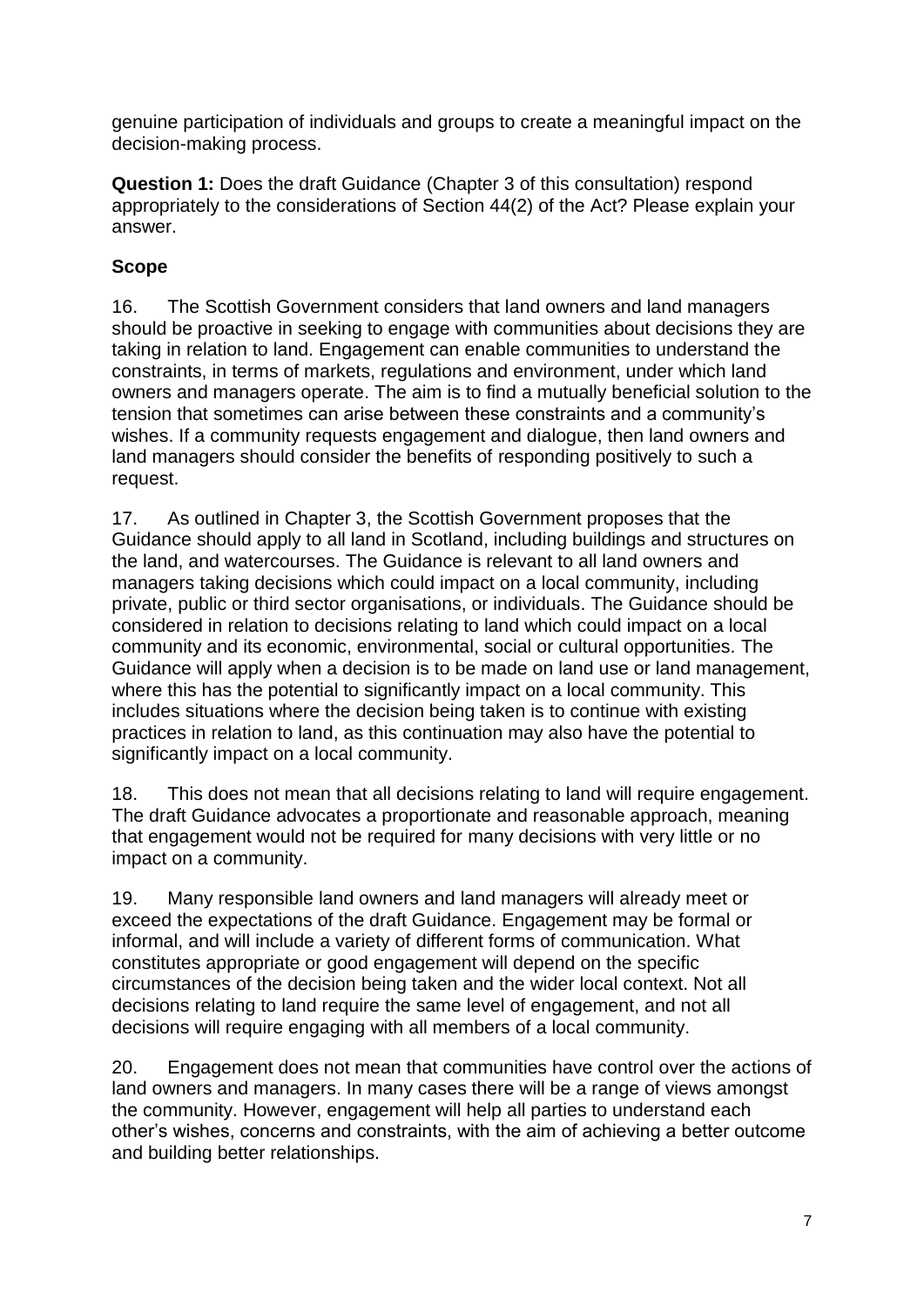21. When preparing this consultation, we have taken into account: issues raised by the Rural Affairs, Climate Change and Environment Committee during the passage of the Land Reform (Scotland) Bill; and comments received at open stakeholder engagement sessions held in Glasgow and Perth in October 2016. Some specific considerations that we have sought to reflect are:

- the importance of the Guidance giving clear advice that is easy to follow;
- the need for proportionality and reasonableness in the approach being advocated.

22. We consider it important that the Guidance contain clear expectations for land owners and land managers regarding community engagement. However, it must be noted that it would not be possible or advisable to attempt to provide exhaustive advice for every scenario. Such advice would risk being overly prescriptive.

**Question 2:** Do you agree with our proposed scope for the Guidance? Please explain your answer.

## <span id="page-7-0"></span>**Relationship with existing statutory requirements to consult**

23. Community consultation can be a statutory requirement, for example under town and country planning legislation, environmental regulations and forestry licensing. The Guidance does not require separate engagement to be carried out in addition to these statutory requirements. However, it may help inform how statutory consultations are conducted, and land owners and managers may wish to consider the benefits of supplementary engagement in relation to any decisions which are not subject to statutory engagement.

**Question 3:** Do you agree with our approach to the relationship with existing statutory requirements? Please explain your answer.

## <span id="page-7-1"></span>**Relationship with the National Standards for Community Engagement**

24. The National Standards for Community Engagement<sup>7</sup> are good-practice principles designed to support and inform the process of community engagement, and improve what happens as a result. Created in 2005 and updated in 2016, they provide detailed performance statements that everyone involved can use to achieve the highest quality results and the greatest impact. The Standards are designed to help the public, private and community sectors to involve and work with communities in planning services and developments.

25. The Scottish Government considers that the National Standards for Community Engagement should inform the Guidance on engaging communities in relation to land. The best-practice principles set out in the National Standards can be used in a proportionate way for both formal and informal engagement.

**Question 4:** Do you agree with our approach to using the National Standards for Community Engagement to inform this Guidance? Please comment if you have ideas on how we could better integrate these Standards.

 7 <http://www.voicescotland.org.uk/>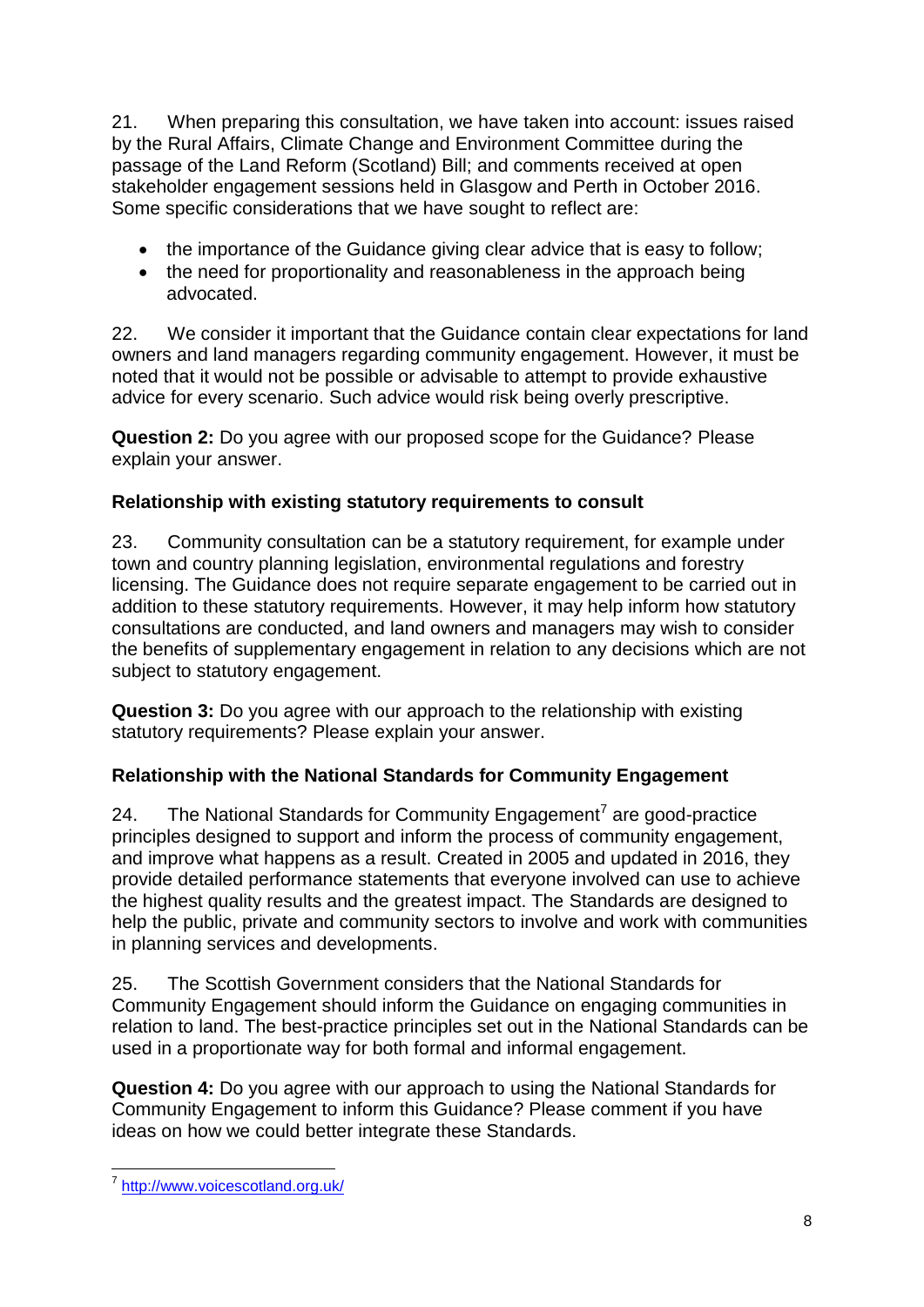## <span id="page-8-0"></span>**Chapter 3: Draft Guidance**

Amongst other things, this public consultation will be an important information gathering exercise. It will help us to understand how best to make the Guidance useful for land owners, land managers and communities.

This draft version of the Guidance does not provide specific scenario-based examples of when and how to engage. We consider that such an approach would risk being overly prescriptive and that it would not be possible to cover the full range of possible circumstances that would be required.

However, we consider that it would be helpful to include some real-life examples of engagement in the final published guidance: at question 13 we ask respondents to submit relevant case studies, to help us to include real-life, credible, examples of good practice in community engagement in the final version of the Guidance.

The following sets out a draft of the Guidance for comment.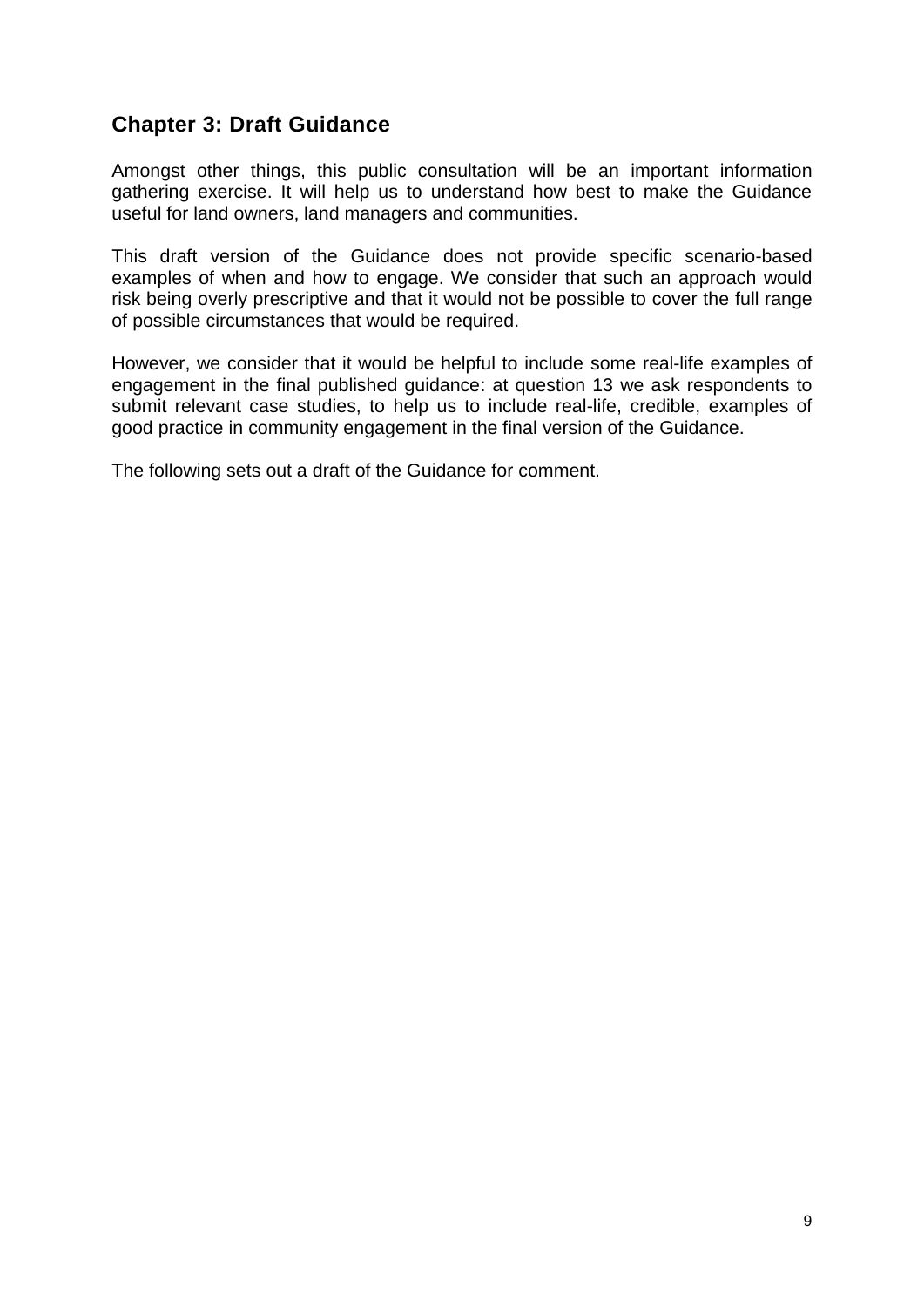## **1. Using this guidance**

This guidance is relevant to all land in Scotland, including buildings and structures on the land, and watercourses. The guidance is for land owners and managers taking decisions which could impact on a neighbouring community, including private, public or third sector organisations, and individuals. It should be considered in relation to decisions relating to land which could impact on a local community and its economic, environmental, social or cultural opportunities.

The guidance covers decisions on land ownership, land use or land management, where these have the potential to significantly impact on a local community. This includes situations where the decision being taken is to continue with existing practices in relation to land, as this continuation may also have the potential to significantly impact a local community.

What constitutes appropriate or good engagement will depend on the specific circumstances of the decision being taken and the wider context of the community. Not all decisions relating to land require the same level of engagement, and not all decisions will involve engaging all members of the local community. Many decisions will involve no engagement at all.

The guidance covers the following areas:

- Why should I engage with communities?
- Best practice principles for fair engagement
- When should I carry out engagement?
- How should I engage?
- Who should I engage?
- References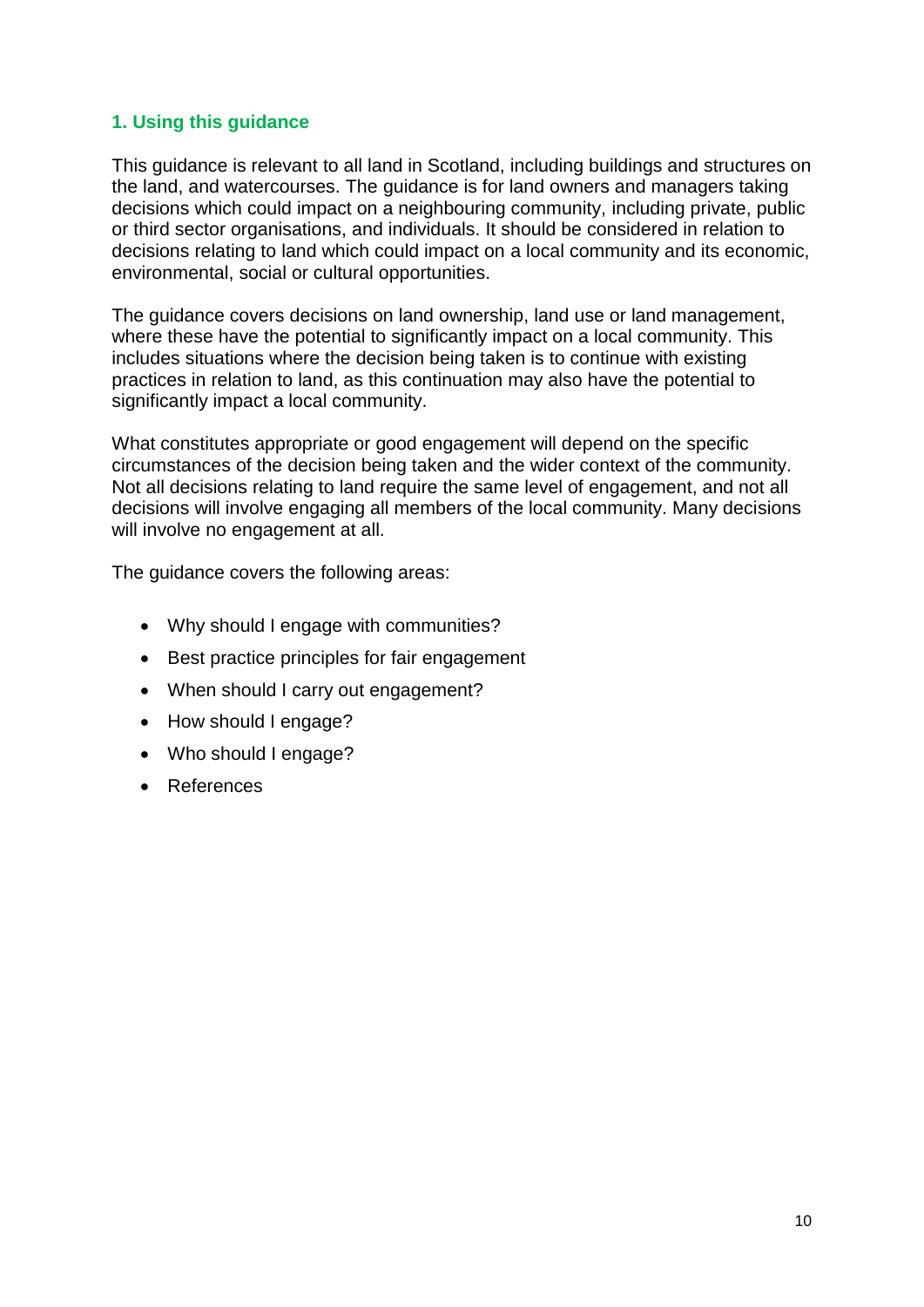## **2. Why should I engage with communities?**

Land is a resource for the people of Scotland. Land and buildings help to shape our urban and rural communities and impact on economic, social and environmental development and wellbeing.

Community engagement is the process of involving people in decisions that affect them. In relation to land, this means involving communities when decisions relating to the use and management of land and buildings impact on people who live, work and spend time in the area.

It is in the public interest that the ownership, management and use of land and buildings in Scotland contribute to the collective benefit of the people of Scotland. Land owners and land managers have a responsibility to practise good stewardship of their land and, as part of this, when their decisions impact on local communities they should give consideration to the views of these communities. Positive, co-operative working relationships between land owners and managers and communities can identify mutually beneficial solutions to local barriers to sustainable development and promote better local outcomes.

This guidance on engaging communities in decisions relating to land contains a set of good working practices for land owners and land managers when they take decisions that impact on their local community.

When community engagement is carried out well it can lead to the following outcomes:

- Land owners and land managers are valued members of the community and contribute to the community's wellbeing and sustainable development.
- Land owners and land managers recognise the value of the local community's views, and see the community as a valuable partner when taking important decisions relating to land.
- There are increased opportunities for local economic, social, cultural and environmental development, bringing improved local outcomes.

The guidance contributes to 7 of the Scottish Government's National Outcomes:

- We live in a Scotland that is the most attractive place for doing business in Europe.
- We have tackled the significant inequalities in Scottish society.
- We live in well-designed sustainable places where we are able to access the amenities and services we need.
- We have strong, resilient and supportive communities where people take responsibility for their own actions and how they affect others.
- We value and enjoy our built and natural environment and protect and enhance it for future generations.
- We reduce the local and global environmental impact of our consumption and production.
- Our public services are high quality, continually improving, efficient and responsive to local people's needs.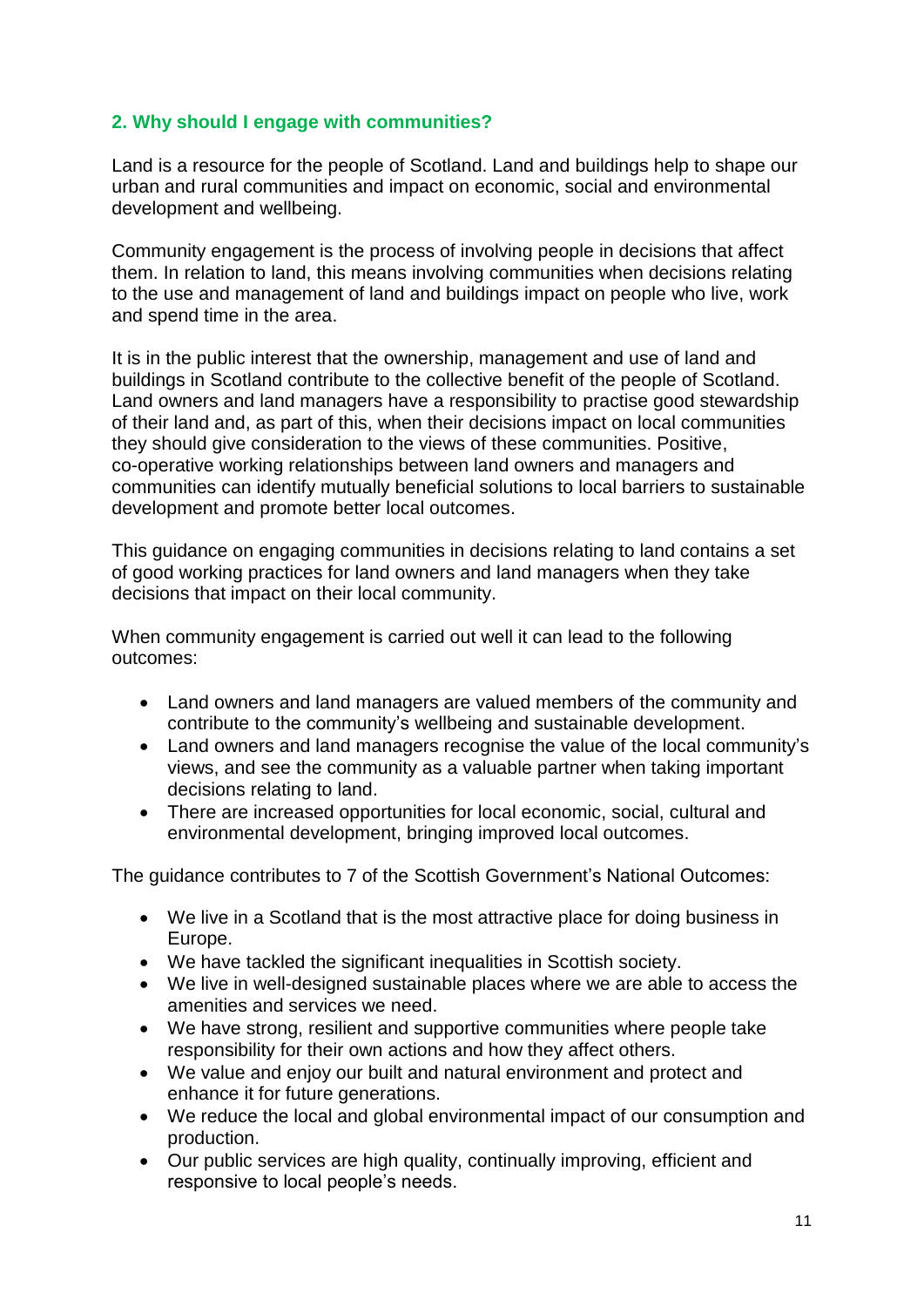## **3. Best practice principles for fair engagement**

Engagement will always be specific to the context in which it is taking place. Land owners and land managers should choose the means of engagement most appropriate to them and the decision being taken. These high-level, best practice principles should guide how that engagement is carried out.

#### **Proportionate**

Engagement is proportionate to the impact that the decision may have on the community.

- **Engagement is not an undue burden on either the land owner, land manager or community.**
- **Impact is thought about in a holistic way, including environmental, economic, social and cultural impacts.**
- **Appropriate and accessible methods of communication are used.**

#### **Collaborative**

Engagement is a genuine exercise in collaboration, and consideration of community views helps to achieve mutually beneficial outcomes.

- **Engagement is started at the earliest opportunity in the decisionmaking process.**
- **Community views are given due consideration**.
- **Communication is open, clear and two-directional.**

#### **On-going**

On-going engagement and communication fosters positive relationships between communities and land owners and managers.

- **Feedback is provided to the community on the final decision taken, and the reasons for it.**
- **The community is kept informed by on-going communication and updates.**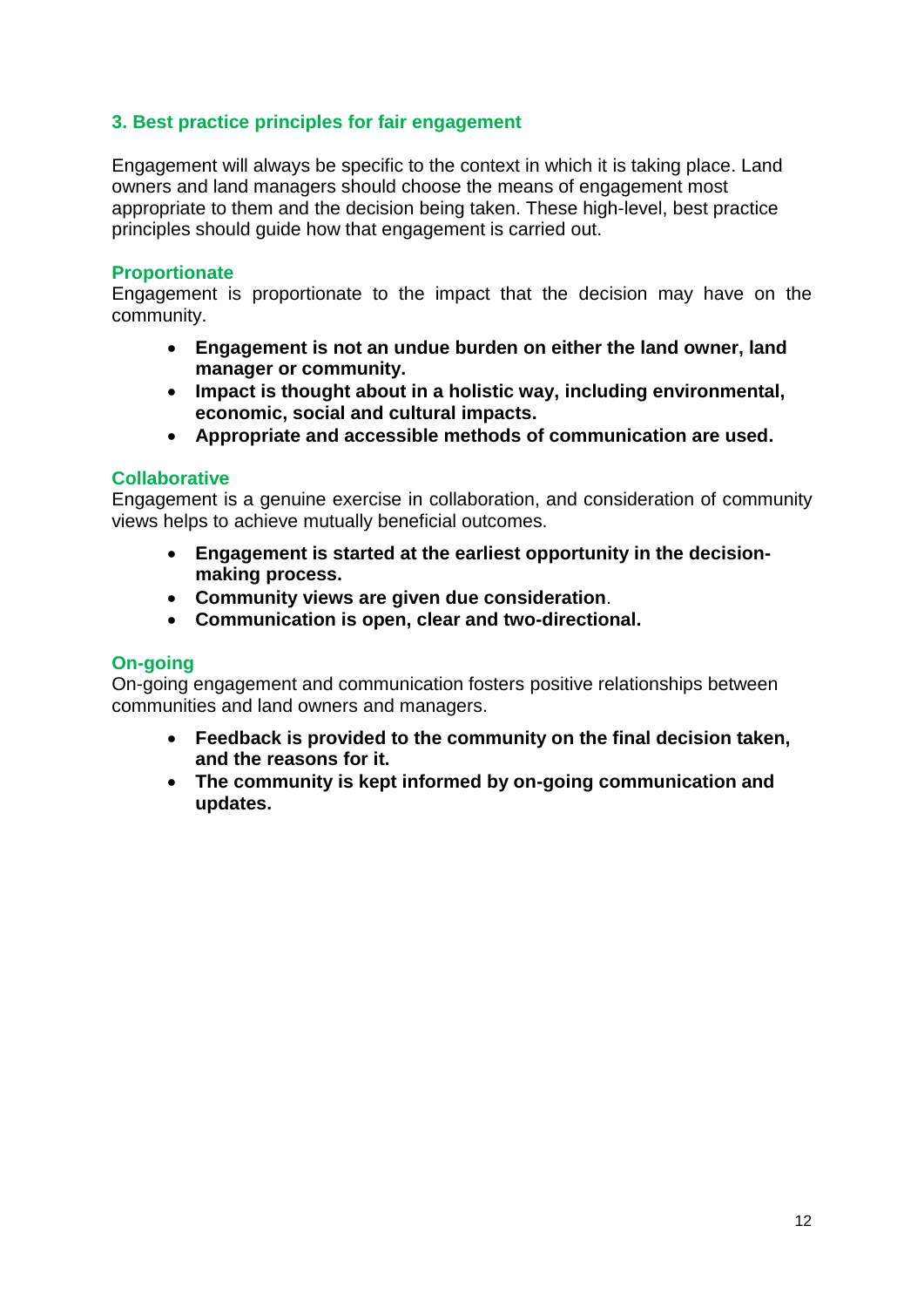#### **4. When should I engage?**

Community engagement should be undertaken when making a decision relating to land that will have a significant impact on the local community.



#### **Carry out Engagement**

Land owners and land managers should look to carry out community engagement when a decision has the potential to significantly impact on the local community.

Engagement may be either formal or informal, depending on the nature of the decision being taken, and the scale of the impact on the community, the number of people and size of land involved. **Example 19 and Set of the managers should look to carry out community engagement**<br>Land owners and land managers should look to carry out community engagement<br>when a decision has the potential to significantly impact on t

Land owners and land managers should carry out engagement in a proportionate manner, choosing the form or forms of engagement most suited to the context and available resources, and following the best practice principles for fair engagement.

#### **Common sense applies**

Some actions relating to land may be required by law, for example under environmental regulations, or be made necessary by market or environmental conditions. Where this is the case, engagement would mean informing the community of the decision and activity to take place.

be helpful to let those affected know why the decision was taken and In some rare circumstances engaging in advance may not be possible, for example, in emergency situations. In these cases, it can what factors meant that prior engagement was not possible.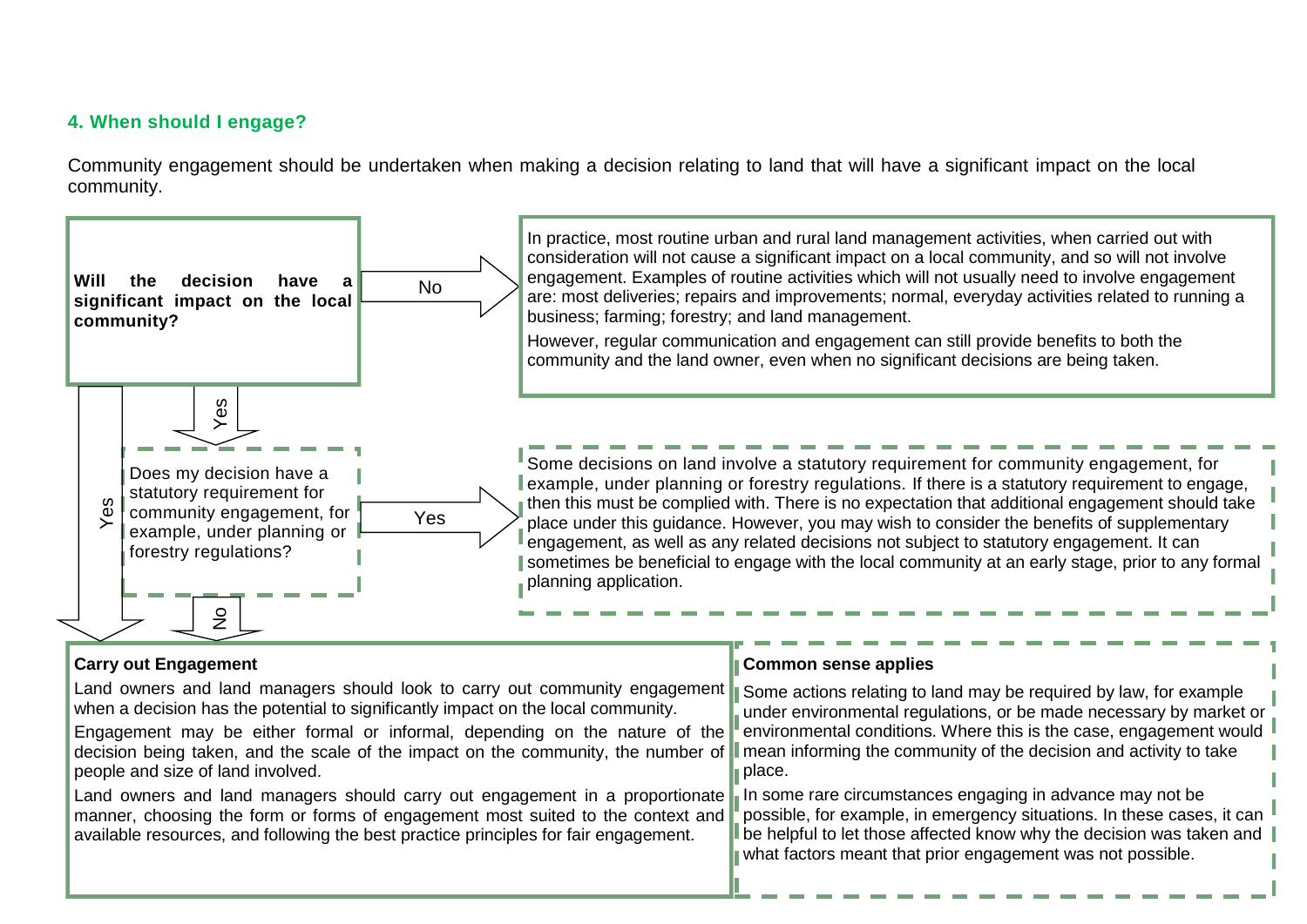## **5. How should I engage?**

|                      | <b>Description</b>                                                                                                                                                                                                                                                                                                                                                       | <b>Examples</b>                                                                                                                                                                                                                                                                                                                                                                                                                                                                             | How to engage                                                                                                                                                                                                                                                                                                                                                                                                                                                                                                                                                                                                                                                      |
|----------------------|--------------------------------------------------------------------------------------------------------------------------------------------------------------------------------------------------------------------------------------------------------------------------------------------------------------------------------------------------------------------------|---------------------------------------------------------------------------------------------------------------------------------------------------------------------------------------------------------------------------------------------------------------------------------------------------------------------------------------------------------------------------------------------------------------------------------------------------------------------------------------------|--------------------------------------------------------------------------------------------------------------------------------------------------------------------------------------------------------------------------------------------------------------------------------------------------------------------------------------------------------------------------------------------------------------------------------------------------------------------------------------------------------------------------------------------------------------------------------------------------------------------------------------------------------------------|
| Neighbour<br>Good    | Most day-to-day decisions relating to<br>land where the impact on the local<br>community is small or non-existent.                                                                                                                                                                                                                                                       | Most routine urban and rural land management<br>activities including day-to-day farming, forestry,<br>estate management and business activities, when<br>the activity is carried out with reasonable<br>consideration.                                                                                                                                                                                                                                                                      | When there is little impact on the community, there is no need<br>to engage. However, regular contact can help to prevent<br>problems arising.                                                                                                                                                                                                                                                                                                                                                                                                                                                                                                                     |
| Informal Engagement  | Decisions where the scale of the<br>impact on the local community is<br>significant.<br>This includes:<br>short-term disruptive activities<br>$\bullet$<br>activities carried out in irregular<br>circumstances<br>changes to regular activities                                                                                                                         | Decisions about:<br>significantly disruptive urban and rural<br>land management activities, including<br>farming, forestry, estate management,<br>building works<br>activities which disrupt transport or<br>business activities<br>activities causing light, sound or smell<br>$\bullet$<br>pollution<br>activities carried out at unusual times, or<br>causing more disruption than usual                                                                                                 | Informal engagement can include:<br>sending a letter or an email<br>a notice on a community notice board<br>posting on social media<br>a phone call<br>visiting in person<br>putting up a sign<br>Regular communication, even when no very significant<br>decisions are being undertaken, can help to prevent problems<br>arising, and build good neighbourhood relationships.                                                                                                                                                                                                                                                                                     |
| Engagement<br>Formal | Decisions which may impact on the<br>social or economic development of a<br>community, and access to a good<br>quality environment.<br>This includes:<br>long-term or permanent<br>$\bullet$<br>changes with significant impact<br>long-term or very disruptive<br>activities<br>activities which impact on the<br>local economy, society and<br>culture, or environment | Decisions about:<br>significant changes to land use, for<br>instance changes between farmland,<br>forestry, nature reserves, green spaces,<br>industry, housing, regeneration and<br>development<br>estate management, where a significant<br>proportion of land in a community is<br>controlled by one party<br>a business or service that contributes to<br>local employment or provides vital<br>services<br>local environment, including heritage,<br>cleanliness and aesthetic quality | Engagement about very significant decisions is characterised<br>by being planned and should include feedback to the<br>community. Formal methods of engagement include:<br>publishing a written consultation or survey<br>holding local meeting(s)<br>holding site visit(s)<br>carrying out workshop(s), perhaps with a facilitator<br>collaborating with the community to co-design a project<br>Once formal engagement is carried out, there should be<br>feedback to the community on the decision taken and the<br>reasons for it. The references section gives links to further<br>guidance on different ways of involving communities in<br>decision-making. |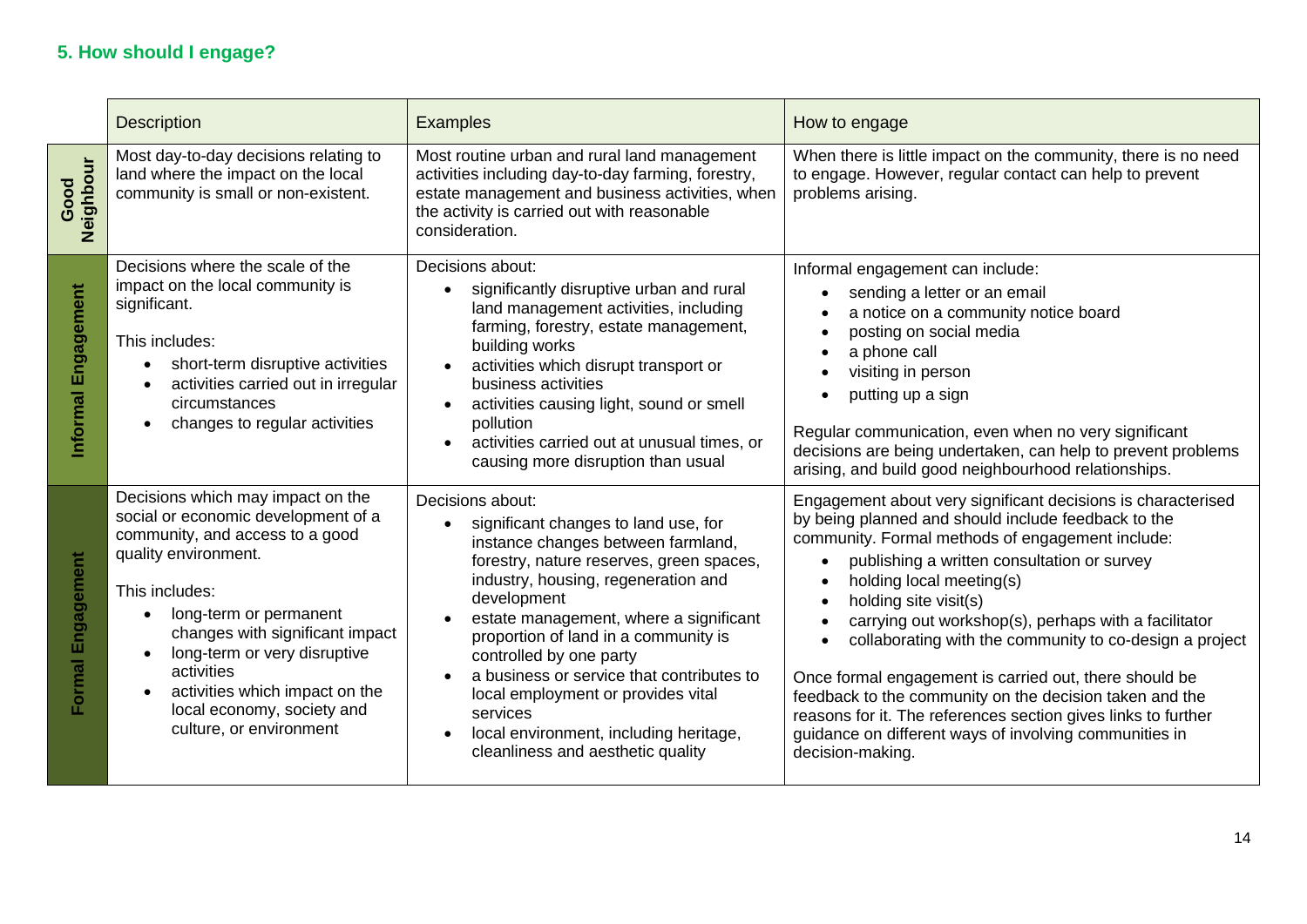#### **6. Who should I engage with?**

One of the challenges to engaging with communities is identifying the correct people with whom to engage. You may be able to get help with this from community councils or similar bodies. Community councils are statutory, elected bodies whose role is to represent the views of the community. There may also be a development trust or residents' association for the area, and groups for local businesses such as a Chamber of Commerce or Business Improvement District.

While the focus of this guidance is on engaging with local communities, you may sometimes find it useful to consult bodies that represent certain groups within the local population. For example when taking a decision that could impact on, or offer opportunities for, disabled people in the local community it could be useful to contact a relevant national representative body.

It is not always necessary to engage everybody within a community, for example when taking a decision relating to a sports facility, it may be sufficient to engage those who make use of the facility.

If bodies such as community councils are unable to help, then reasonable steps can be taken to advertise more broadly, for example by advertising a public meeting on a community notice board, in a local newspaper or via social media.

Where possible, effort should be made to minimise any practical barriers which might prevent people in the community from taking part in engagement activities. This can be as simple as ensuring that meetings are organised at appropriate times, in accessible venues and ensuring that any written material is clear and easy to understand.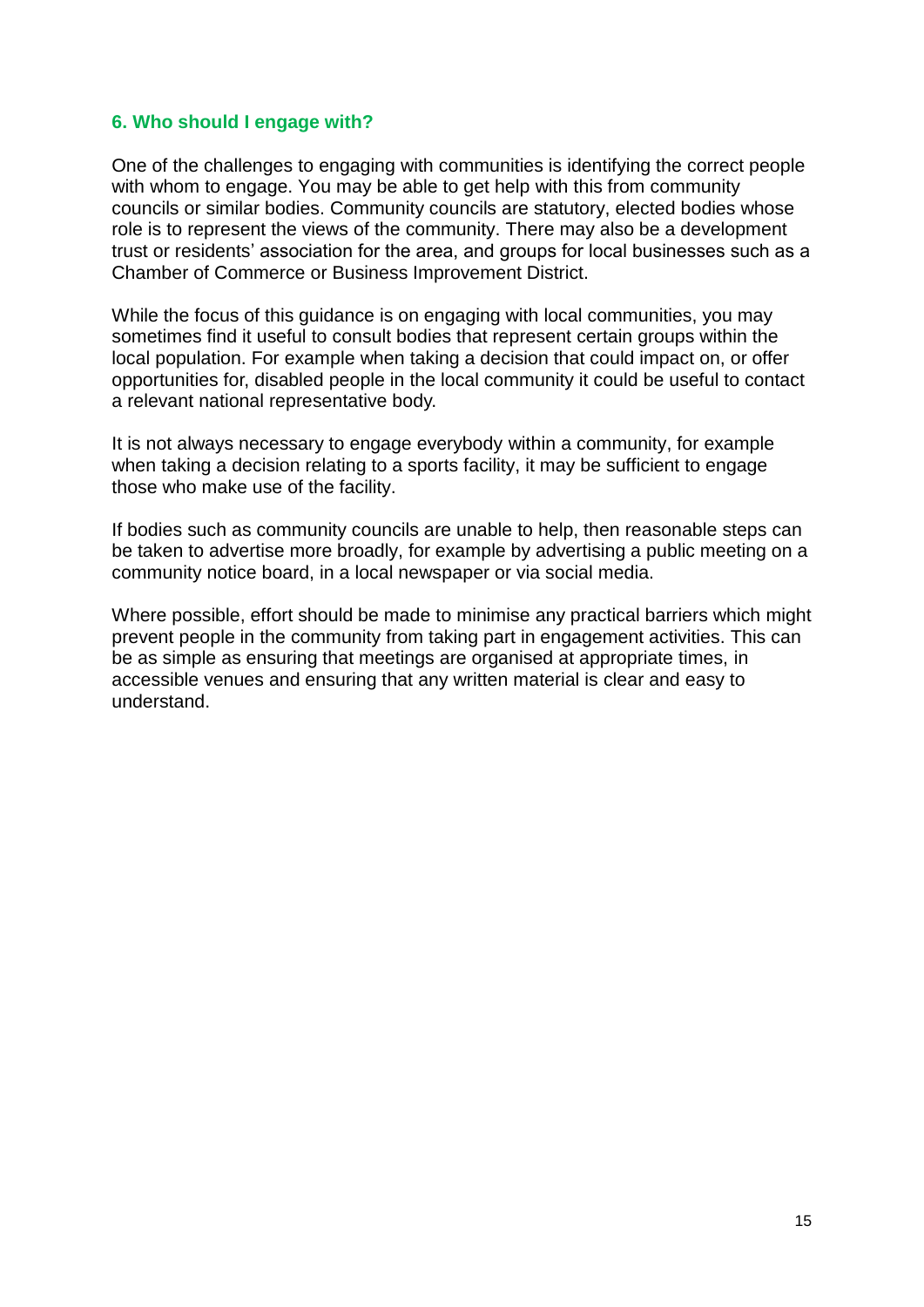#### **7. References**

#### **National Standards for Community Engagement The Scottish Government**

The National Standards for Community Engagement are good-practice principles designed to support and inform the process of community engagement, and improve what happens as a result.

<http://www.voicescotland.org.uk/>

## **Place Standard**

#### **The Scottish Government**

The Place Standard provides a framework to assess the quality of a place, and is designed to support communities, public, private and third sectors to work efficiently together.

[http://www.placestandard.scot](http://www.placestandard.scot/)

#### **Talking about our place Scottish Natural Heritage**

This toolkit provides a range of guidance and practical tools on how to talk about your place, celebrate it, and consider ways to improve it. <http://www.snh.gov.uk/docs/B1117673.pdf>

#### **A toolbox for public engagement in forest and woodland planning The Forestry Commission**

This toolbox aims to assist forest and woodland managers when preparing for public engagement.

<http://www.forestry.gov.uk/toolbox>

#### **Involving your community**

#### **Development Trusts Association Scotland**

This practical guide describes techniques for involving and consulting local communities in community asset based projects. <http://www.dtascot.org.uk/content/publications>

#### **Working together for sustainable estate communities University of Highlands and the Islands**

This document explores the potential of collaborative initiatives between privately-owned rural estates, rural communities and other partners in upland Scotland.

[www.perth.uhi.ac.uk/subject-areas/centre-for-mountain](http://www.perth.uhi.ac.uk/subject-areas/centre-for-mountain-studies/courses/documents/working-together-for-sustainable-estate-communities)[studies/courses/documents/working-together-for-sustainable-estate-communities](http://www.perth.uhi.ac.uk/subject-areas/centre-for-mountain-studies/courses/documents/working-together-for-sustainable-estate-communities)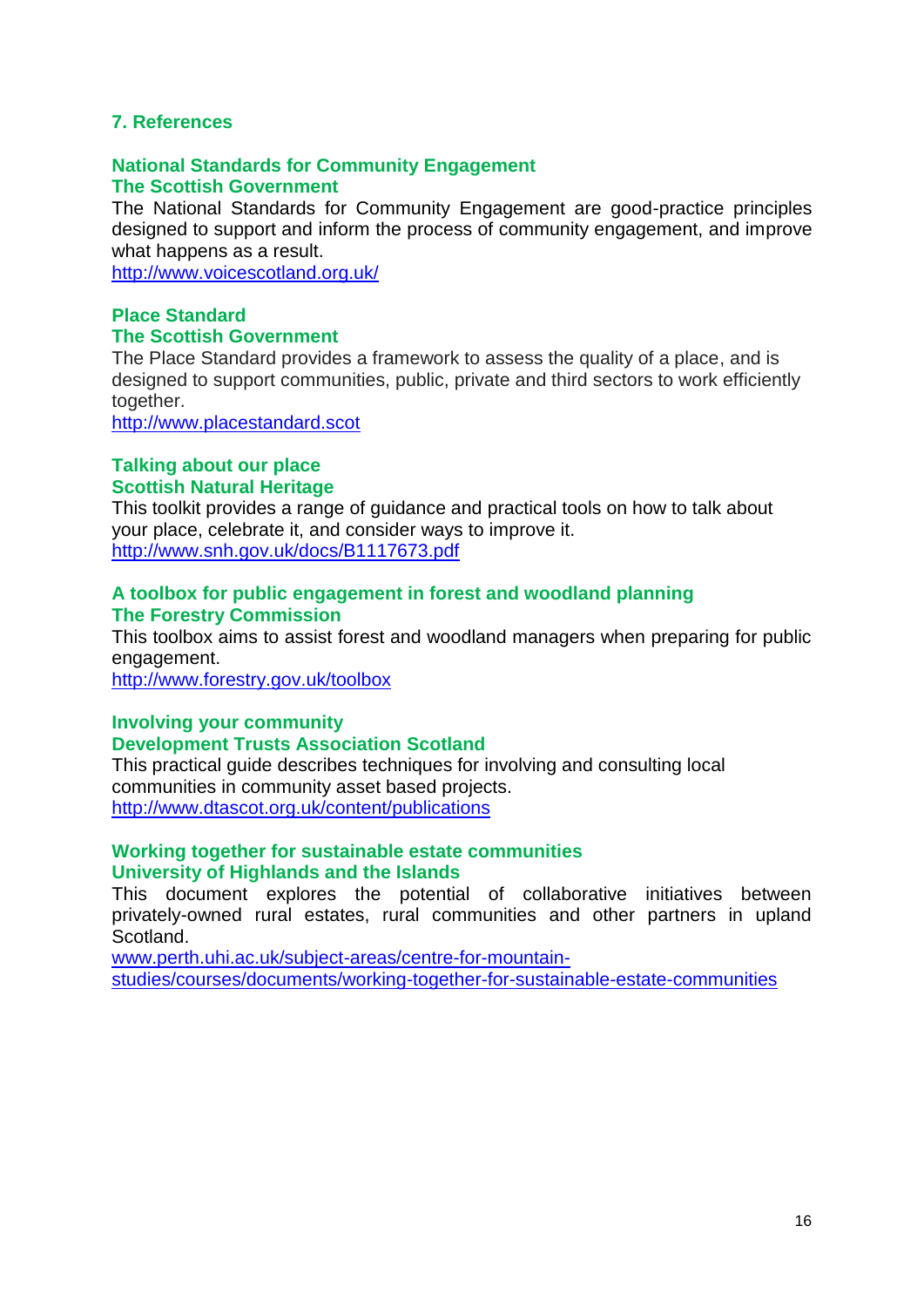#### **Questions on the draft Guidance**

**Question 5:** Have we identified appropriate uses for the Guidance in section 1 of the draft Guidance? Please explain you answer.

**Question 6:** Have we identified appropriate reasons for why community engagement should take place in section 2 of the draft Guidance? Please explain your answer.

**Question 7:** Have we identified appropriate best practice principles in section 3 of the draft Guidance? Please explain your answer.

**Question 8:** Have we identified appropriate situations for when engagement should or should not take place in section 4 of the draft Guidance? Please explain your answer.

**Question 9:** Have we identified appropriate methods for engaging with communities in section 5 of the draft Guidance? Please explain your answer.

**Question 10:** Have we identified appropriate ways of identifying who to engage with in section 6 of the draft Guidance? Please explain your answer.

**Question 11:** Considering the draft Guidance as a whole, do you agree that it has proportionate and reasonable expectations of land owners, land managers and communities? How could we improve the Guidance in this respect?

**Question 12:** In relation to Part 5 of the Land Reform (Scotland) Act 2016 (as discussed in Chapter 1 of this consultation), we consider the Guidance should contain sufficient certainty so that land owners and land managers can demonstrate that they are fulfilling the expectations of the Guidance, or so that communities can demonstrate that this is not the case. This must be balanced against being overly prescriptive and failing to account for the specific local contexts in which the decision is being taken.

Do you agree that, as a whole, the draft Guidance balances these concerns? How could we improve the Guidance in this respect?

**Question 13:** In the final published Guidance we would like to include examples of when engagement should be carried out. Can you provide examples of situations in which you think that engagement either is, or is not, necessary?

**Question 14:** Do you have any other comments?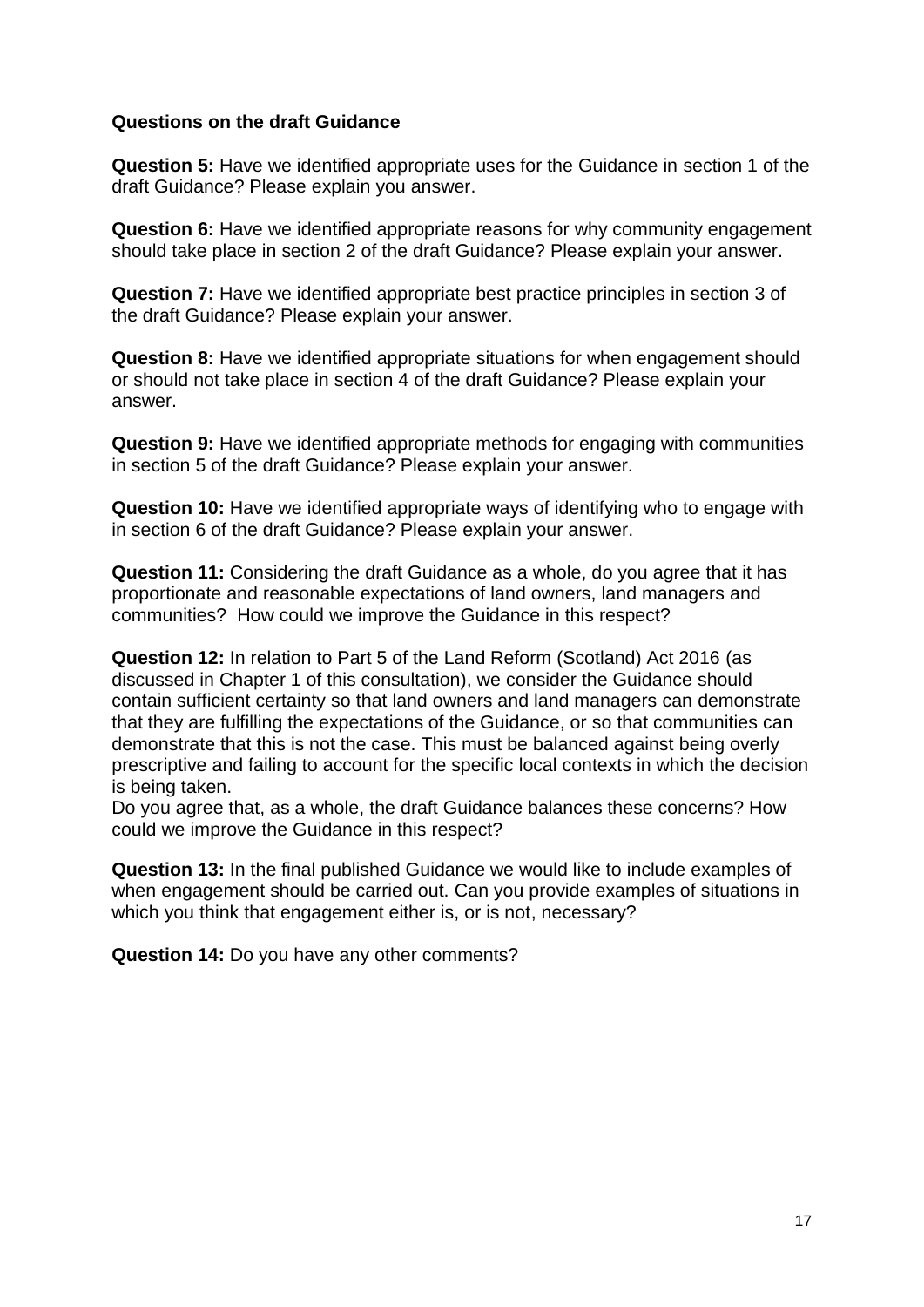## <span id="page-17-0"></span>**Chapter 4: Impact Assessment**

## <span id="page-17-1"></span>**Equality**

26. The Scottish Government is committed to promoting equality and removing or minimising disadvantage which may be experienced by different groups of people. We have a legal duty to consider the impact of policies on people who may be differently affected in relation to the "protected characteristics" under the Equality Act 2010.<sup>8</sup> The protected characteristics are age, disability, gender reassignment, marriage and civil partnership, pregnancy and maternity, race, religion or belief, sex and sexual orientation.

**Question 15:** Please tell us about any potential impacts, either positive or negative, that you consider the proposals in this consultation may have on people who may be differently affected in relation to the protected characteristics.

## <span id="page-17-2"></span>**Business and regulation**

27. The Guidance on engaging communities on decisions relating to land is advisory, and will not directly impose new regulatory burdens on businesses, charities or the voluntary sector.

**Question 16:** Please tell us about any potential impacts, either positive or negative, costs and burdens that you think may arise as a result of the proposals within this consultation.

## <span id="page-17-3"></span>**Environmental**

28. The Environmental Assessment (Scotland) Act 2005<sup>9</sup> ensures those public plans that are likely to have a significant impact on the environment are assessed and measures to prevent or reduce adverse impacts are sought, where possible, prior to implementation of the plan in question.

**Question 17:** Please tell us about any potential environmental impacts, either positive or negative, that you consider any of the proposals in this consultation may have.

## <span id="page-17-4"></span>**Privacy**

29. The Scottish Government is mindful that proposals which require people to share information are likely to have impacts in respect of privacy. The Guidance on engaging communities on decisions relating to land is voluntary, and will not directly require any individual or organisation to disclose personal or commercially sensitive information if they are not content to do so.

**Question 18:** Please tell us about any potential impacts on privacy, either positive or negative, that you consider may arise as a result of the Guidance. Please be as specific as possible.

 8 <http://www.legislation.gov.uk/ukpga/2010/15/contents>

<sup>9</sup> <http://www.legislation.gov.uk/asp/2005/15/contents>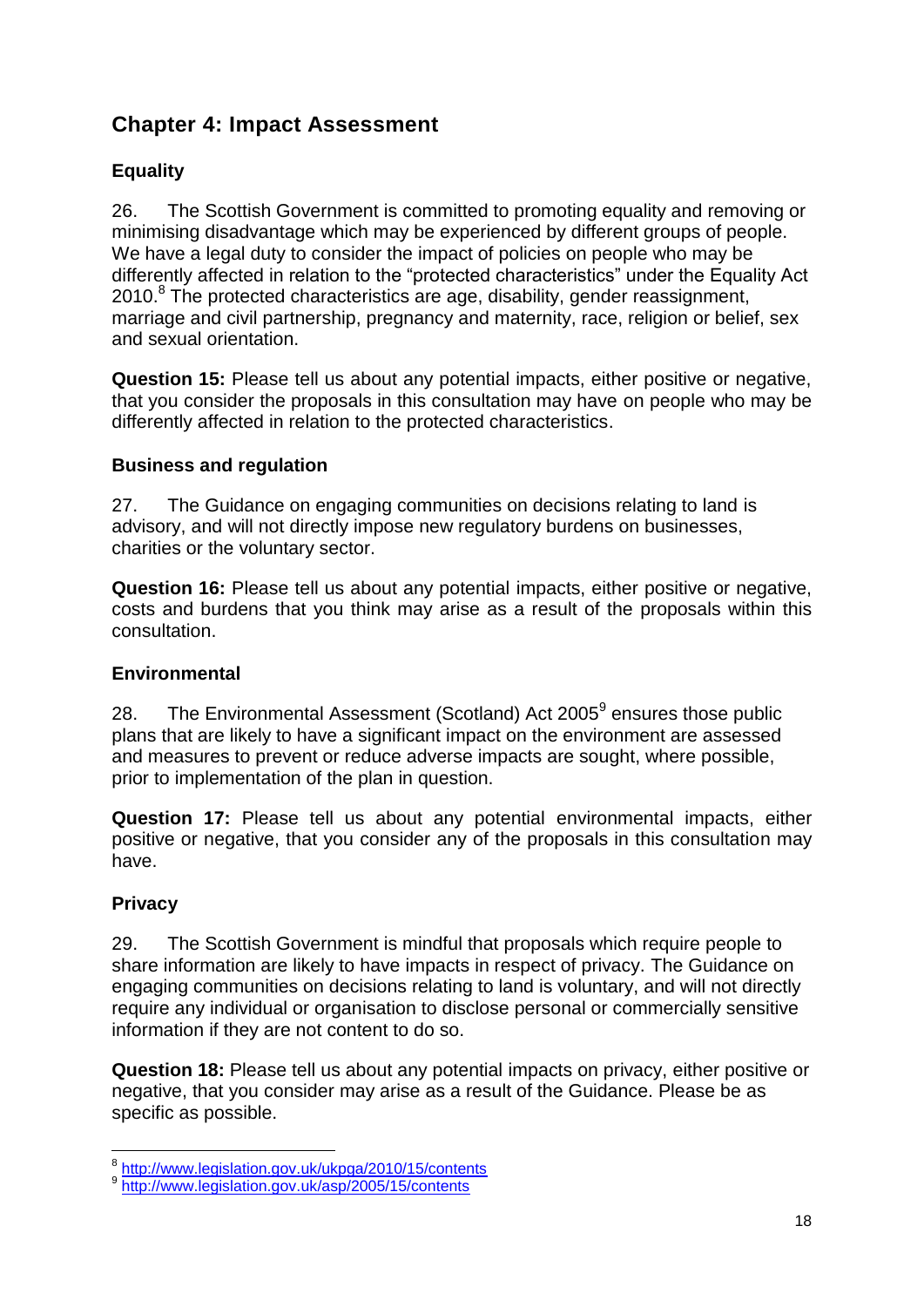## <span id="page-18-0"></span>**Chapter 5: Next Steps**

## <span id="page-18-1"></span>**Analysis and publication**

30. The responses to this consultation will undergo independent analysis. The results of the analysis will be taken into consideration when drafting the finalised Guidance. The finalised Guidance will be laid before the Scottish Parliament.

## <span id="page-18-2"></span>**Review period**

31. The Act requires that the Guidance be reviewed within 3 years. Scottish Ministers will write a report assessing the effectiveness of the Guidance and setting out the Scottish Ministers' views on any further steps which should be taken to improve its effectiveness. From then on, the Guidance will be reviewed every 5 years, and a report laid before Parliament.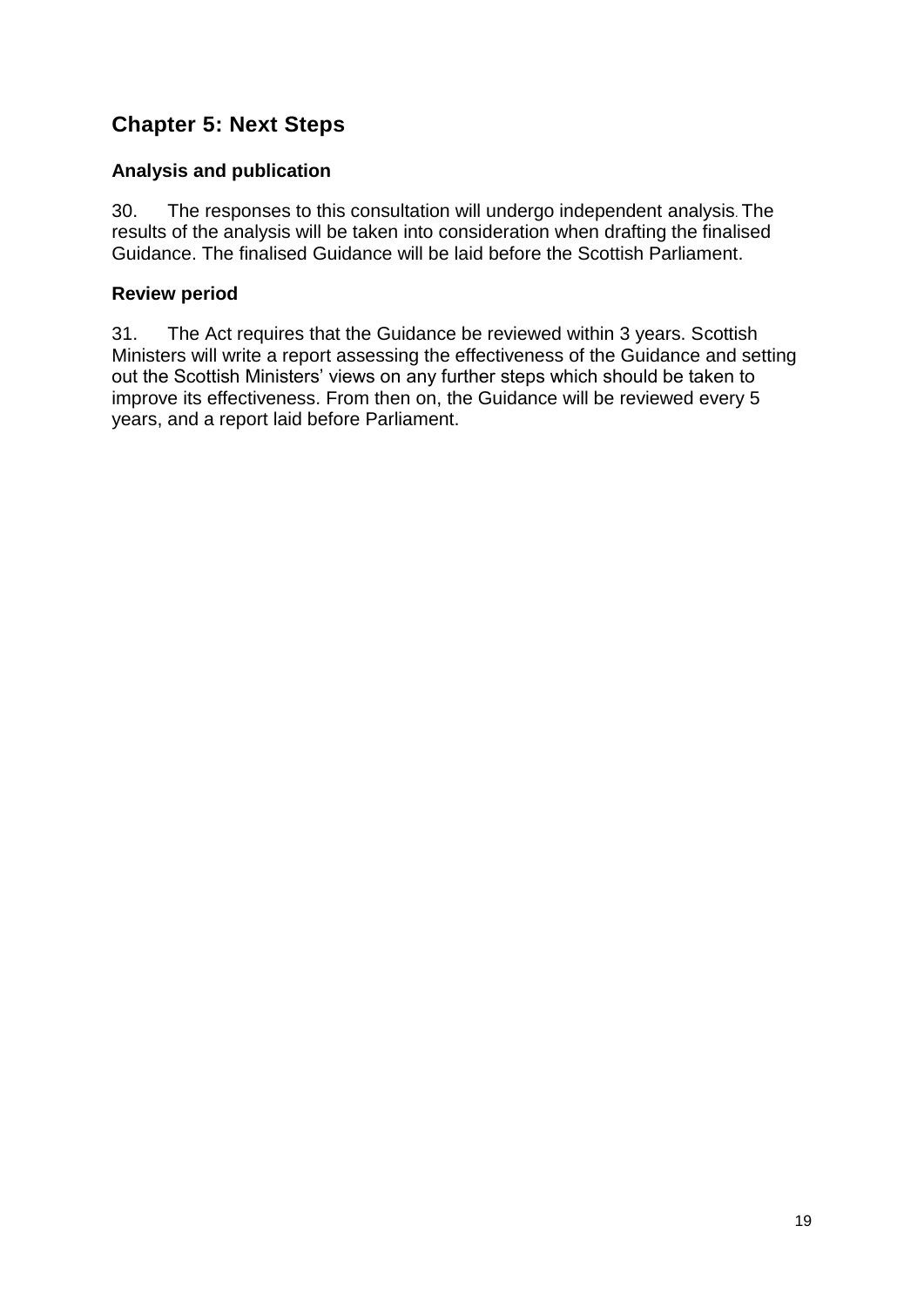## **Chapter 6: Responding to this Consultation**

We are inviting responses to this consultation by **Friday 16 June 2017**.

Please respond to this consultation using the Scottish Government's consultation platform, Citizen Space. You can view and respond to this consultation online at: [https://consult.scotland.gov.uk/land-reform-and-tenancy-unit/engaging-communities](https://consult.scotland.gov.uk/land-reform-and-tenancy-unit/engaging-communities-in-decisions-relating-to-land)[in-decisions-relating-to-land](https://consult.scotland.gov.uk/land-reform-and-tenancy-unit/engaging-communities-in-decisions-relating-to-land)

You can save and return to your responses while the consultation is still open. Please ensure that consultation responses are submitted before the closing date of Friday 16 June 2017.

If you are unable to respond online, please send your response and the Respondent Information Form (see "Handling your Response" below and Annex 1) by email to: landreform@gov.scot

We can also accept responses via post:

Land Reform Team Scottish Government Area 3G South Victoria Quay **Edinburgh** EH6 6QQ

All responses should reach us by Friday 16 June 2017. Earlier responses would be welcome.

#### <span id="page-19-0"></span>**Handling your response**

If you respond using Citizen Space [\(www.consult.scotland.gov.uk\)](http://www.consult.scotland.gov.uk/), you will be directed to the Respondent Information Form. Please indicate how you wish your response to be handled and, in particular, whether you are happy for your response to published.

If you are unable to respond via Citizen Space, please complete and return the Respondent Information Form included in this document at Annex 1. If you ask for your response not to be published, we will regard it as confidential, and we will treat it accordingly.

<span id="page-19-1"></span>All respondents should be aware that the Scottish Government is subject to the provisions of the Freedom of Information (Scotland) Act 2002 and would therefore have to consider any request made to it under the Act for information relating to responses made to this consultation exercise.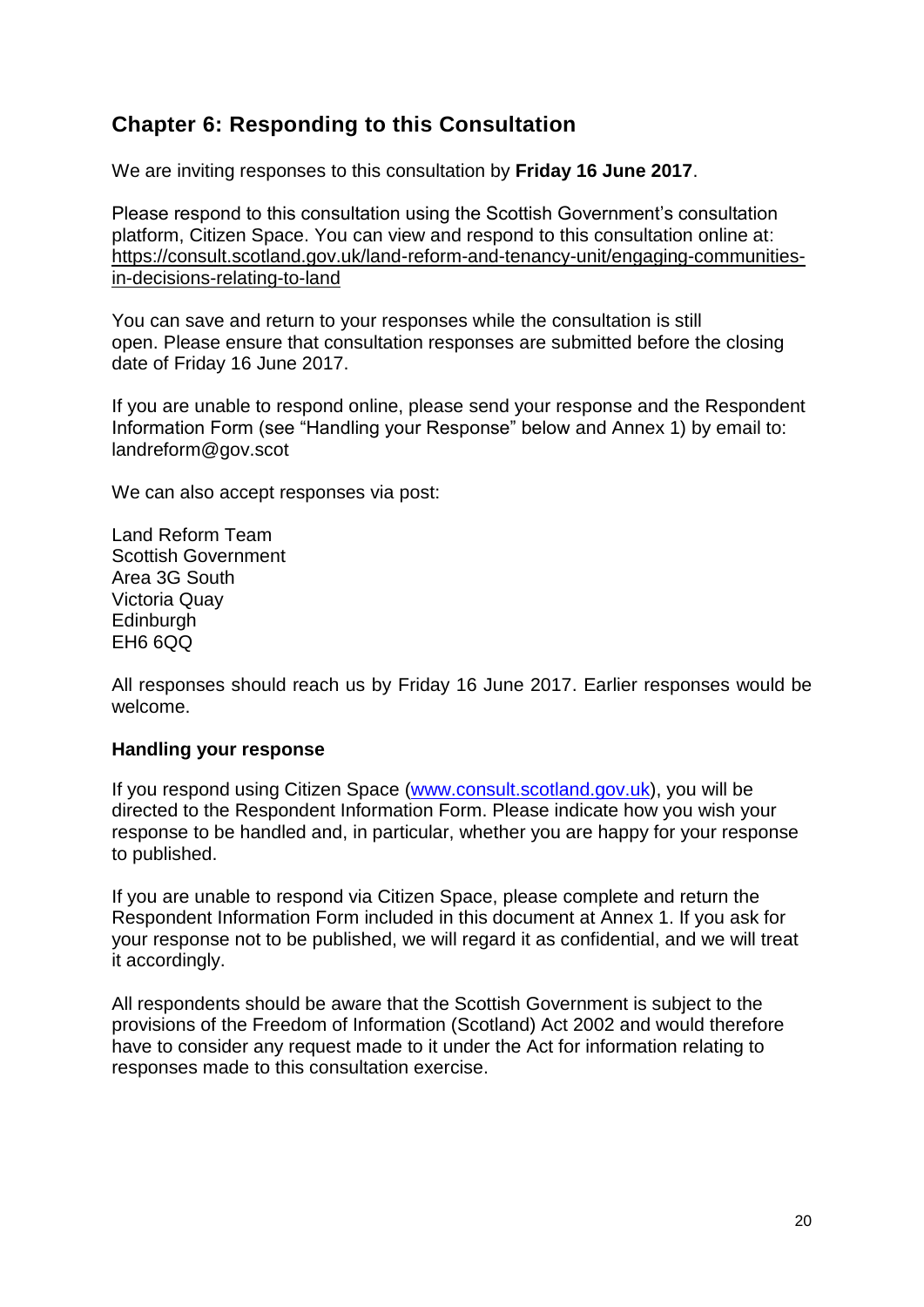#### **Next steps in the process**

Where respondents have given permission for their response to be made public, and after we have checked that they contain no potentially defamatory material, responses will be made available to the public at: [http://consult.scotland.gov.uk](http://consult.scotland.gov.uk/) If you use Citizen Space to respond, you will receive a copy of your response via email.

Following the closing date, all responses will be analysed and considered along with any other available evidence to help us. Responses will be published where we have been given permission to do so.

#### <span id="page-20-0"></span>**Comments and complaints**

If you have any comments about how this consultation exercise has been conducted, please send them by email to landreform@gov.scot or write to:

<span id="page-20-1"></span>Land Reform Team Area 3G South Scottish Government Victoria Quay Edinburgh EH6 6QQ

#### **Scottish Government consultation process**

Consultation is an essential part of the policy-making process. It gives us the opportunity to consider your opinion and expertise on a proposed area of work.

You can find all our consultations online: [http://consult.scotland.gov.uk](http://consult.scotland.gov.uk/) . Each consultation details the issues under consideration, as well as a way for you to give us your views, either online, by email or by post.

Consultations may involve seeking views in a number of different ways, such as public meetings, focus groups, or other online methods such as Dialogue: <https://www.ideas.gov.scot/> .

Responses will be analysed and used as part of the decision-making process, along with a range of other available information and evidence. We will publish a report of this analysis for every consultation. Depending on the nature of the consultation exercise the responses received may:

- indicate the need for policy development or review.
- inform the development of a particular policy.
- help decisions to be made between alternative policy proposals.
- be used to finalise legislation before it is implemented.

While details of particular circumstances described in a response to a consultation exercise may usefully inform the policy process, consultation exercises cannot address individual concerns and comments, which should be directed to the relevant public body.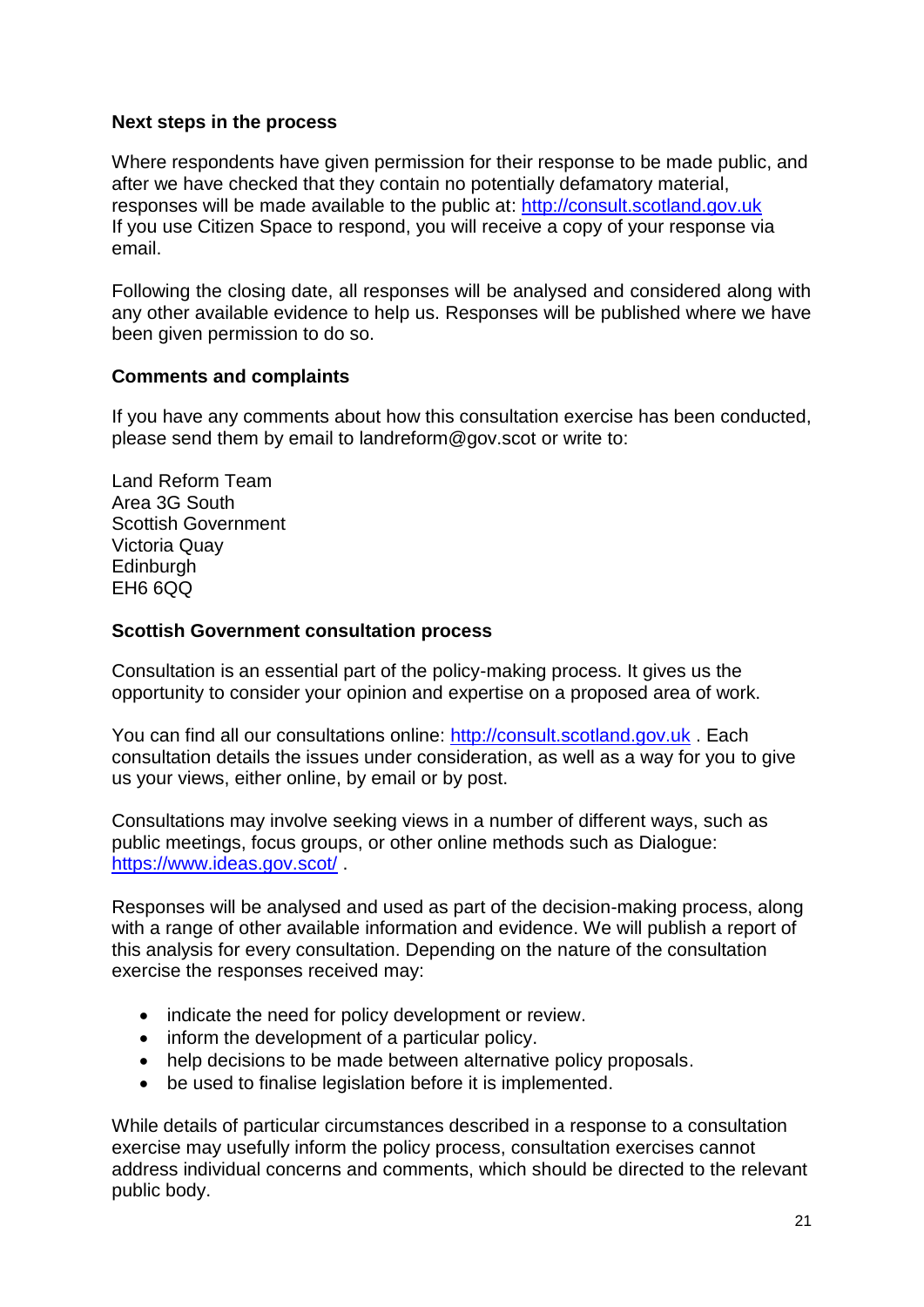

## <span id="page-21-0"></span>**Annex 1: Respondent Information Form**

## **Consultation: Guidance on engaging communities in decisions relating to land**

Please note this form **must** be completed and returned with your response.

Are you responding as an individual or an organisation?

**Organisation** П

Full name or organisation's name

Phone number

Address

| Postcode                                                                                                                                       |                                      |                                                                               |                                                                                                                                                                                   |
|------------------------------------------------------------------------------------------------------------------------------------------------|--------------------------------------|-------------------------------------------------------------------------------|-----------------------------------------------------------------------------------------------------------------------------------------------------------------------------------|
|                                                                                                                                                |                                      |                                                                               |                                                                                                                                                                                   |
| Email                                                                                                                                          |                                      |                                                                               |                                                                                                                                                                                   |
|                                                                                                                                                |                                      |                                                                               |                                                                                                                                                                                   |
| The Scottish Government would like your<br>permission to publish your consultation<br>response. Please indicate your publishing<br>preference: |                                      |                                                                               | Information for organisations:                                                                                                                                                    |
|                                                                                                                                                |                                      |                                                                               | The option 'Publish response only (without name)<br>is available for individual respondents only If this<br>option is selected, the organisation name will still<br>be published. |
|                                                                                                                                                | Publish response with name           |                                                                               | If you choose the option 'Do not publish response',<br>your organisation name may still be listed as                                                                              |
|                                                                                                                                                | Publish response only (without name) | having responded to the consultation in, for<br>example, the analysis report. |                                                                                                                                                                                   |
|                                                                                                                                                | Do not publish response              |                                                                               |                                                                                                                                                                                   |
|                                                                                                                                                |                                      |                                                                               |                                                                                                                                                                                   |

We will share your response internally with other Scottish Government policy teams who may be addressing the issues you discuss. They may wish to contact you again in the future, but we require your permission to do so. Are you content for Scottish Government to contact you again in relation to this consultation exercise?

| Yes |
|-----|
| No  |